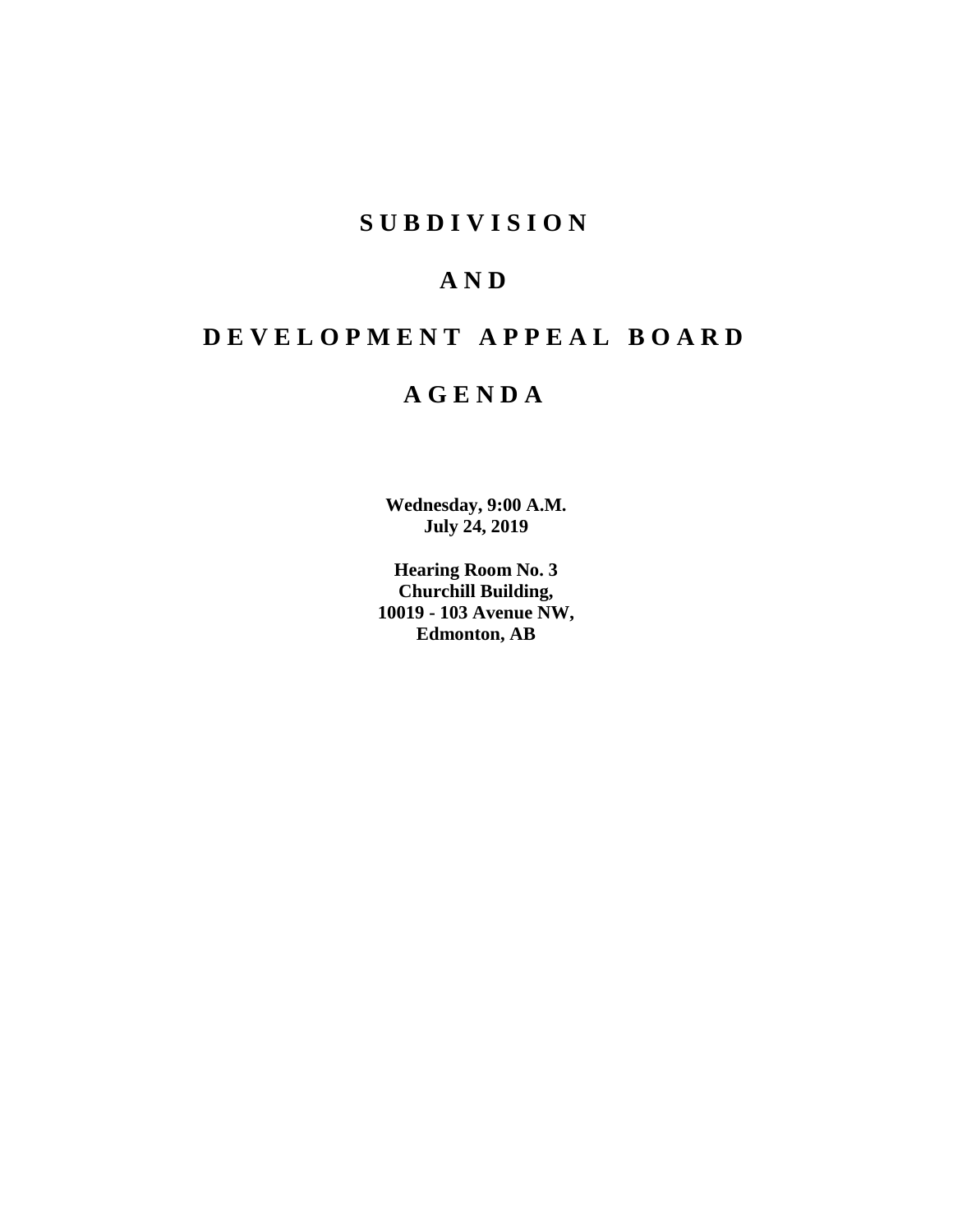# **SUBDIVISION AND DEVELOPMENT APPEAL BOARD HEARING ROOM NO. 3**

| I            | 9:00 A.M.    | SDAB-D-19-111 |                                                                                                                                                          |
|--------------|--------------|---------------|----------------------------------------------------------------------------------------------------------------------------------------------------------|
|              |              |               | To construct exterior alterations to an existing<br>Religious Assembly building (57.96 square<br>metres front deck).                                     |
|              |              |               | 9425 - 76 Avenue NW<br>Project No.: 315357832-001                                                                                                        |
|              |              |               |                                                                                                                                                          |
| $\mathbf{H}$ | 10:30 A.M.   | SDAB-D-19-112 |                                                                                                                                                          |
|              |              |               | To operate a Major Home Based Business<br>(HYDRO-VACS UNLIMITED SALES LTD -<br>storage and sales of trucks with demonstrations<br>inside a closed shop). |
|              |              |               | 2340 - 28 Avenue SW<br>Project No.: 312757486-001                                                                                                        |
|              | <b>NOTE:</b> |               | Unless otherwise stated, all references to "section numbers" refer to<br>the authority under the Edmonton Zoning Bylaw 12800.                            |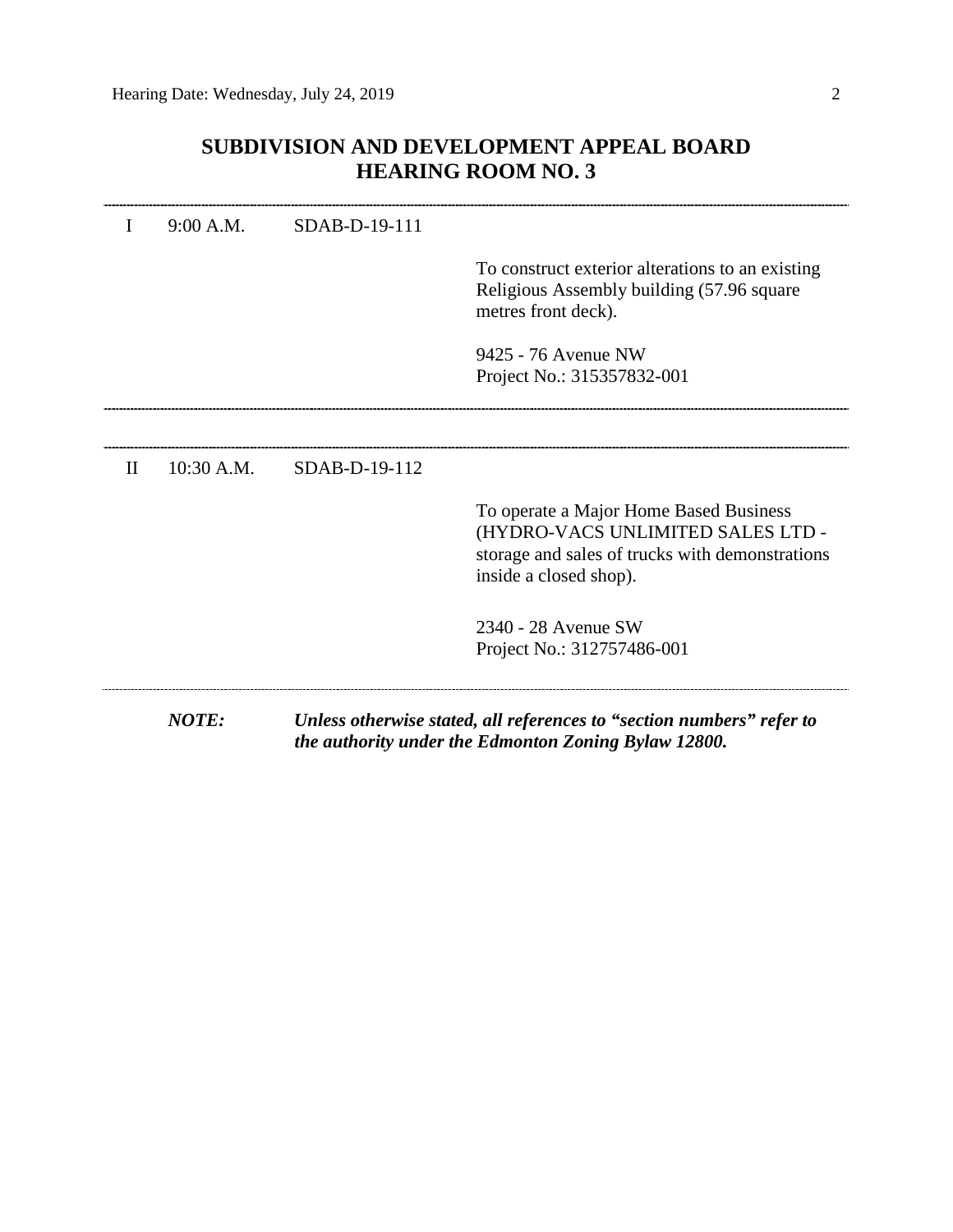| <u>ITEM I: 9:00 A.M.</u> |                                                        | FILE: SDAB-D-19-111                                                                                                           |  |  |  |
|--------------------------|--------------------------------------------------------|-------------------------------------------------------------------------------------------------------------------------------|--|--|--|
|                          | AN APPEAL FROM THE DECISION OF THE DEVELOPMENT OFFICER |                                                                                                                               |  |  |  |
|                          | <b>APPELLANT:</b>                                      |                                                                                                                               |  |  |  |
|                          | <b>APPLICATION NO.:</b>                                | 315357832-001                                                                                                                 |  |  |  |
|                          | <b>APPLICATION TO:</b>                                 | alterations<br>Construct exterior<br>to<br>an<br>existing Religious Assembly<br>building<br>(57.96 square metres front deck). |  |  |  |
|                          | <b>DECISION OF THE</b><br>DEVELOPMENT AUTHORITY:       | Refused                                                                                                                       |  |  |  |
|                          | <b>DECISION DATE:</b>                                  | June 27, 2019                                                                                                                 |  |  |  |
|                          | <b>DATE OF APPEAL:</b>                                 | July 29, 2019                                                                                                                 |  |  |  |
|                          | MUNICIPAL DESCRIPTION<br>OF SUBJECT PROPERTY:          | 9425 - 76 Avenue NW                                                                                                           |  |  |  |
|                          | <b>LEGAL DESCRIPTION:</b>                              | Plan 2262S Blk 16 Lots 1-4                                                                                                    |  |  |  |
|                          | ZONE:                                                  | (RF3) Small Scale Infill Development<br>Zone                                                                                  |  |  |  |
|                          | <b>OVERLAY:</b>                                        | Mature Neighbourhood Overlay                                                                                                  |  |  |  |
|                          | STATUTORY PLAN:                                        | Ritchie Neighbourhood Improvement Plan<br>/ Area Redevelopment Plan                                                           |  |  |  |
|                          |                                                        |                                                                                                                               |  |  |  |

# *Grounds for Appeal*

The Appellant provided the following reasons for appealing the decision of the Development Authority:

Our church is located in Ritchie community at 9425 - 76nd Ave. NW. There is a natural berm of grass adjacent to the front door running parallel to the 95 street sidewalk. Our property line runs out from the property 4.14m. The entire depth of the grassy area from the front of the building to the sidewalk is 5.48m. The setback requirement is 3m from the edge of our property which would leave deck development of approximately 1m from the front of our property out toward the sidewalk. We are asking to build a deck 4.14m out from our building which would bring the front of the deck to the edge of our property line.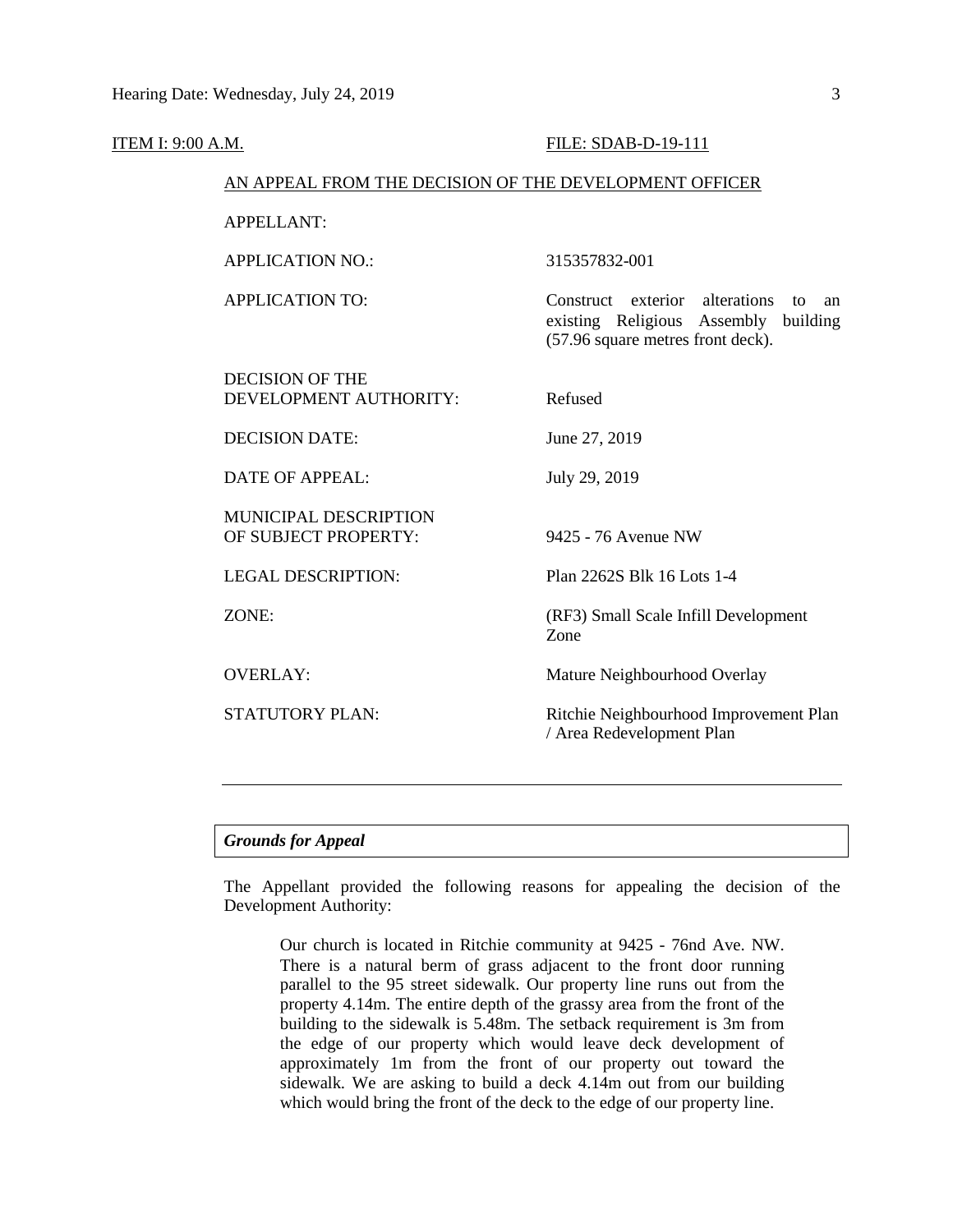The deck would enhance the frontage of our property yet would not be disruptive to the streetscape. The sidewalk in front of our property is quite well travelled by members of the community both on their way to the new Ritchie Market area as well as Mill Creek Ravine. So as a rest stop it could be enjoyed by members of the community as well as members of our church. It also would be a beautiful space to be used for outdoor functions in the spring and summer.

Thank you for your consideration in giving us a building permit to build this deck.

# *General Matters*

# **Appeal Information:**

The *Municipal Government Act*, RSA 2000, c M-26 states the following:

# **Grounds for Appeal**

**685(1)** If a development authority

- (a) fails or refuses to issue a development permit to a person,
- (b) issues a development permit subject to conditions, or
- (c) issues an order under section 645,

the person applying for the permit or affected by the order under section 645 may appeal to the subdivision and development appeal board.

# **Appeals**

**686(1)** A development appeal to a subdivision and development appeal board is commenced by filing a notice of the appeal, containing reasons, with the board,

- (a) in the case of an appeal made by a person referred to in section 685(1)
	- (i) with respect to an application for a development permit,
		- (A) within 21 days after the date on which the written decision is given under section 642, […]

## **Hearing and Decision**

**687(3)** In determining an appeal, the subdivision and development appeal board

…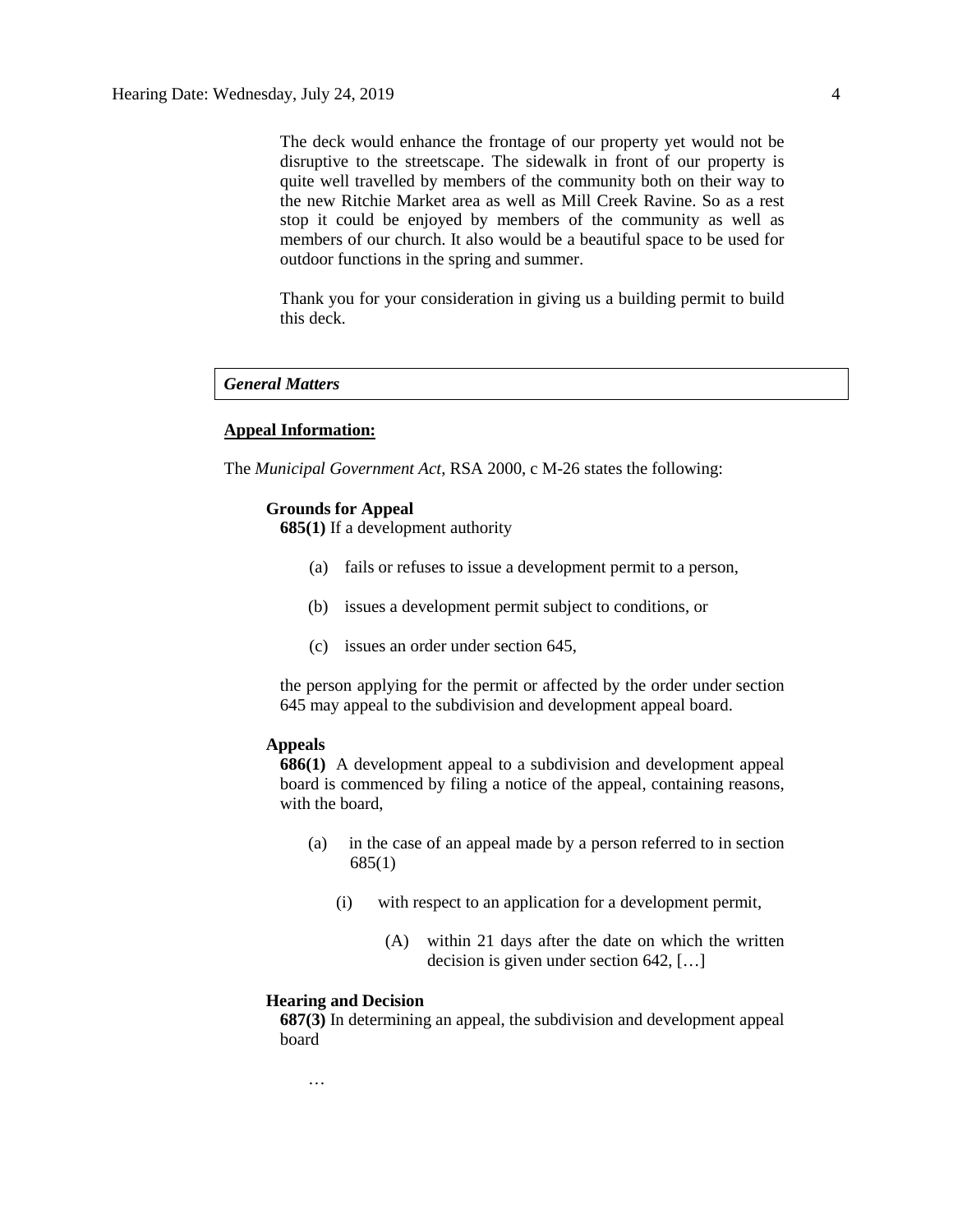- (a.1) must comply with the land use policies;
- (a.2) subject to section 638, must comply with any applicable statutory plans;
- (a.3) subject to clauses (a.4) and (d), must comply with any land use bylaw in effect;
- (a.4) must comply with the applicable requirements of the regulations under the Gaming, Liquor and Cannabis Act respecting the location of premises described in a cannabis licence and distances between those premises and other premises;
	- …
	- (c) may confirm, revoke or vary the order, decision or development permit or any condition attached to any of them or make or substitute an order, decision or permit of its own;
	- (d) may make an order or decision or issue or confirm the issue of a development permit even though the proposed development does not comply with the land use bylaw if, in its opinion,
		- (i) the proposed development would not
			- (A) unduly interfere with the amenities of the neighbourhood, or
			- (B) materially interfere with or affect the use, enjoyment or value of neighbouring parcels of land,
		- and
		- (ii) the proposed development conforms with the use prescribed for that land or building in the land use bylaw.

## **Non-conforming use and non-conforming buildings**

**643(1)** If a development permit has been issued on or before the day on which a land use bylaw or a land use amendment bylaw comes into force in a municipality and the bylaw would make the development in respect of which the permit was issued a non-conforming use or non-conforming building, the development permit continues in effect in spite of the coming into force of the bylaw.

**(2)** A non-conforming use of land or a building may be continued but if that use is discontinued for a period of 6 consecutive months or more, any future use of the land or building must conform with the land use bylaw then in effect.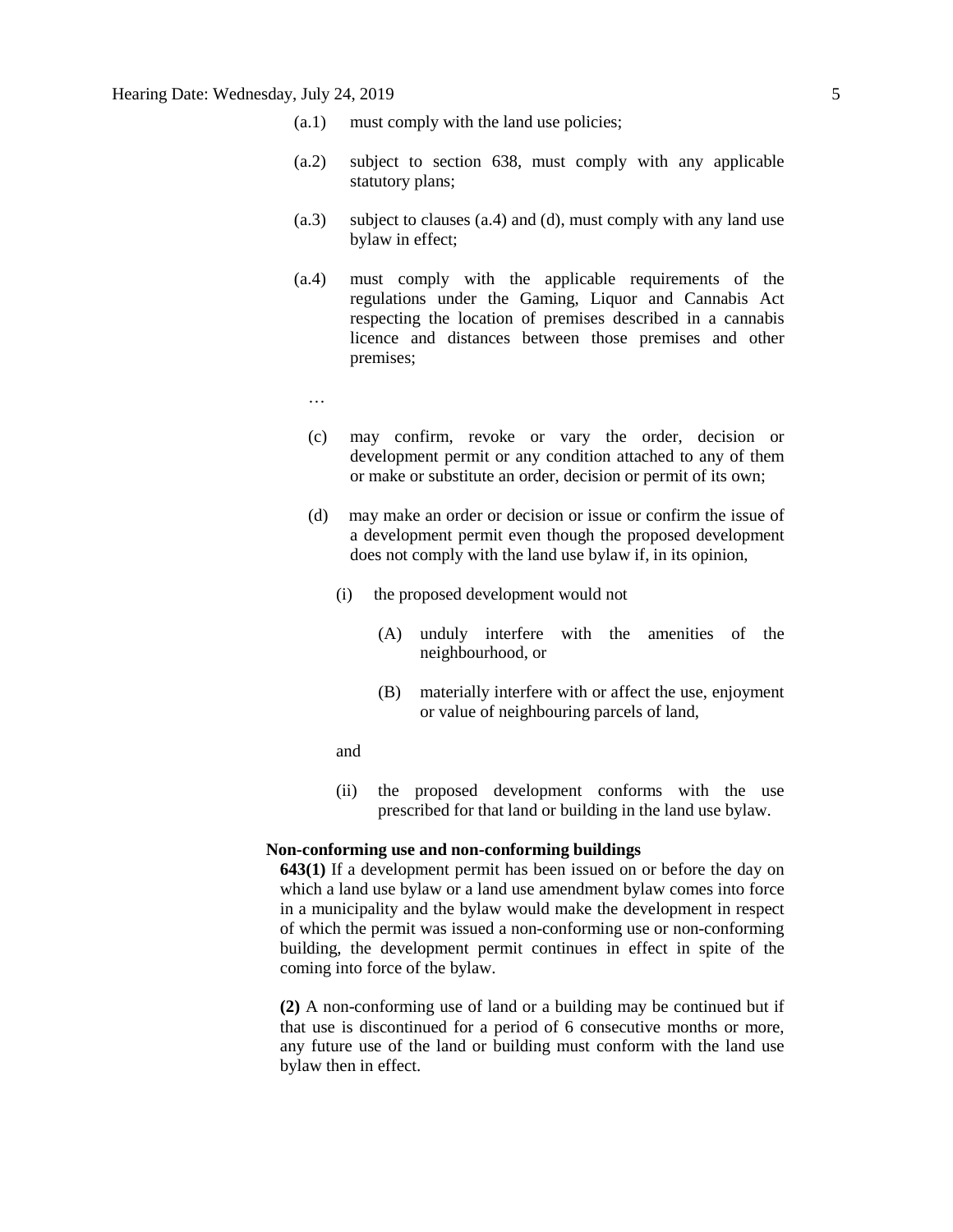**(3)** A non-conforming use of part of a building may be extended throughout the building but the building, whether or not it is a nonconforming building, may not be enlarged or added to and no structural alterations may be made to it or in it.

**(4)** A non-conforming use of part of a lot may not be extended or transferred in whole or in part to any other part of the lot and no additional buildings may be constructed on the lot while the nonconforming use continues.

**(5) A non-conforming building may continue to be used but the building may not be enlarged, added to, rebuilt or structurally altered except**

- **(a) to make it a conforming building,**
- **(b) for routine maintenance of the building, if the development authority considers it necessary, or**
- **(c) in accordance with a land use bylaw that provides minor variance powers to the development authority for the purposes of this section.**

**(6)** If a non-conforming building is damaged or destroyed to the extent of more than 75percent of the value of the building above its foundation, the building may not be repaired or rebuilt except in accordance with the land use bylaw.

**(7)** The land use or the use of a building is not affected by a change of ownership or tenancy of the land or building.

# **General Provisions from the** *Edmonton Zoning Bylaw:*

Under section 140.3(6), a **Religious Assembly** is a **Discretionary Use** in the **(RF3) Small Scale Infill Development Zone.**

Under section 7.8(14), **Religious Assembly** means:

development used for worship and related religious, philanthropic or social activities and includes Accessory rectories, manses, meeting rooms, food preparation and service facilities, classrooms, dormitories and other buildings. Typical Uses include churches, chapels, mosques, temples, synagogues, parish halls, convents and monasteries. This Use does not include Private Education Services, Public Education Services, and Commercial Schools, even as Accessory Uses.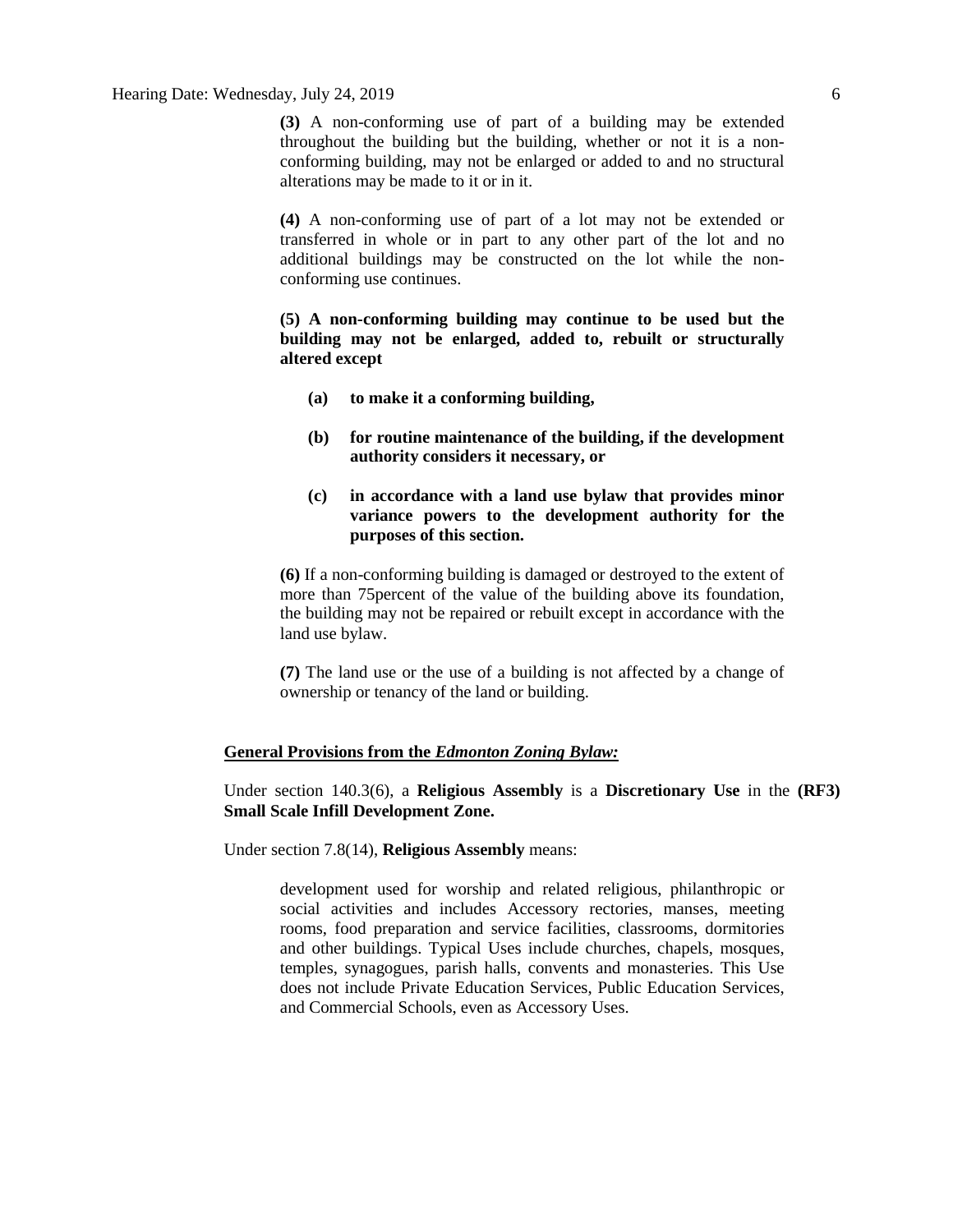Under section 6.1, **Front Setback** means:

the distance that a development or a specified portion of it, must be set back from a Front Lot Line. A Front Setback is not a Front Yard, Amenity Space or Separation Space.



Under section 6.1, **Front Yard** means:

the portion of a Site abutting the Front Lot Line extending across the full width of the Site, situated between the Front Lot Line and the nearest wall of the principal building, not including projections.



Under section 6.1, **Platform Structure** means:

an elevated structure intended for use as outdoor Amenity Area that may project and/or be recessed from the wall of a building, may be surrounded by guardrails, parapet walls or similar features. Common examples include: balconies, raised terraces and decks. This definition does not include a Rooftop Terrace.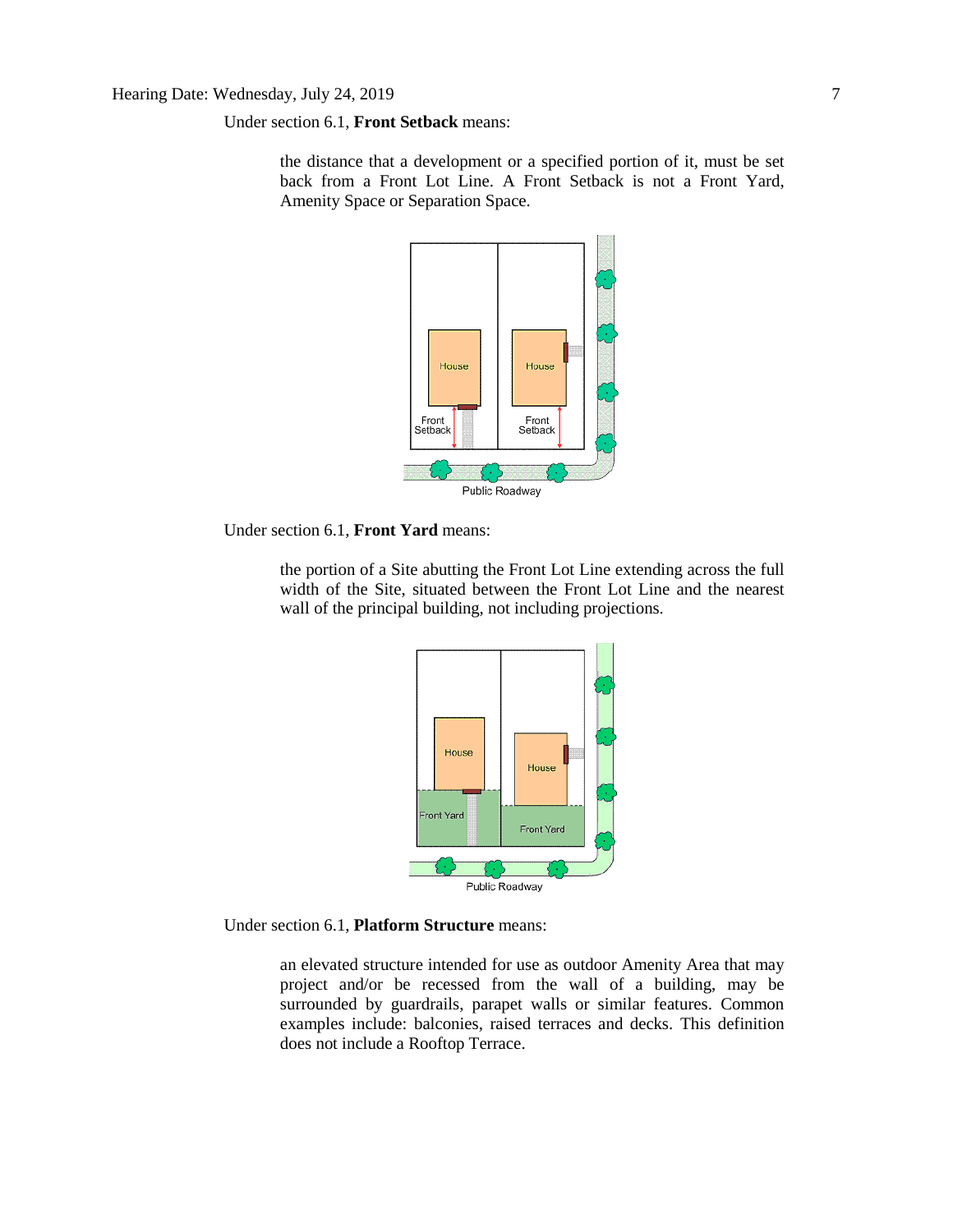Section 140.1 states that the **General Purpose** of the **(RF3) Small Scale Infill Development Zone** is:

to provide for Single Detached Housing and Semi-detached Housing while allowing small-scale conversion and infill redevelopment to buildings containing up to four principal Dwellings under certain conditions, including Secondary Suites and Garden Suites.

Section 814.1 states that the **General Purpose** of the **Mature Neighbourhood Overlay** is:

to regulate residential development in Edmonton's mature residential neighbourhoods, while responding to the context of surrounding development, maintaining the pedestrian-oriented design of the streetscape, and to provide an opportunity for consultation by gathering input from affected parties on the impact of a proposed variance to the Overlay regulations.

*Non-conforming buildings*

## **Development Officer's Determination**

**Preamble:**

**The subject site is zoned RF3 (Small Scale Infill Development) Zone and the existing Religious Assembly building is a Non-conforming building pursuant to the Municipal Government Act's Section 643(5). The building is Non-conforming for the following reason: a) existing Front Set back is 1.79 m, instead of required 4.5 m. (Section 140.4(12)) b) existing Rear Setback is 33% of Site Depth, instead of required** 

**40%. (Section 814.3(4))** [unedited]

## *Projection into Setbacks*

Section 814.3(1) states:

The Front Setback shall be in accordance with the following:

- a. the minimum Front Setback shall be 20% of site depth or [1.5](javascript:void(0);)  [m](javascript:void(0);) less than the average Front Setback on Abutting Lots, whichever is less. In no case shall the Front Setback be less than [3.0 m;](javascript:void(0);)
- b. the maximum Front Setback shall be [1.5 m](javascript:void(0);) greater than the average Front Setback on Abutting Lots; and
- c. where an Abutting Lot is vacant, the vacant Lot shall be deemed to have a Front Setback of the next Abutting Lot.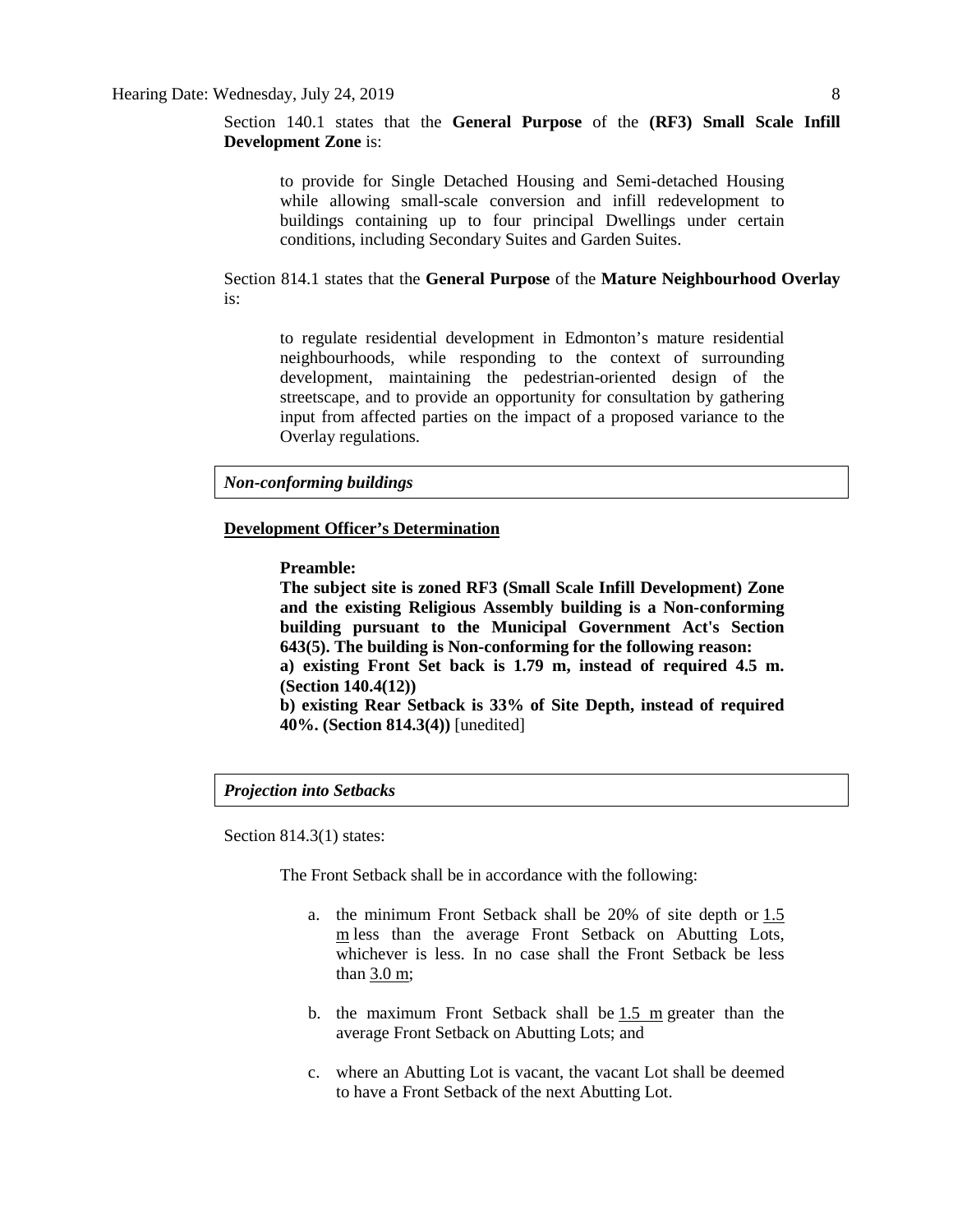Section 44.3(a) states:

The following features may project into a required Setback or Separation Space as provided for below:

a) Platform Structures provided such projections do not exceed 2.5 m into a Front Setback;

…

# **Development Officer's Determination**

**1. Platform structures shall comply with the following regulations: Section 44.3(a) - Platform Structures provided such projections do not exceed 2.5 m into a Front Setback. Required Front Setback: 4.5 m Allowed projection for Platform Structures into the required Front Setback: 2.5 m Proposed projection into the required Front Setback: 4.5 m Exceeds by: 2.0 m** [unedited]

# *Landscaping*

Section 55.2(1) states the following with respect to **Landscaping Requirements for Low Density Residential Developments**:

- 1. Unless otherwise specified in this Bylaw, or developed as part of a Multi-unit Project Development, all new Single Detached Housing, Semi-detached Housing, Duplex Housing, Row Housing and Stacked Row Housing, shall be Landscaped in accordance with the following:
	- …

…

g. all Yards visible from a public roadway, other than a Lane, shall be seeded or sodded;

**Development Officer's Determination**

**2. Section 55.2.1(g) - all Yards visible from a public roadway, other than a Lane, shall be seeded or sodded.**

**The proposed platform structure covers all of the existing sodded Front Yard along the building, contrary to Section 55.2(1(g).** [unedited]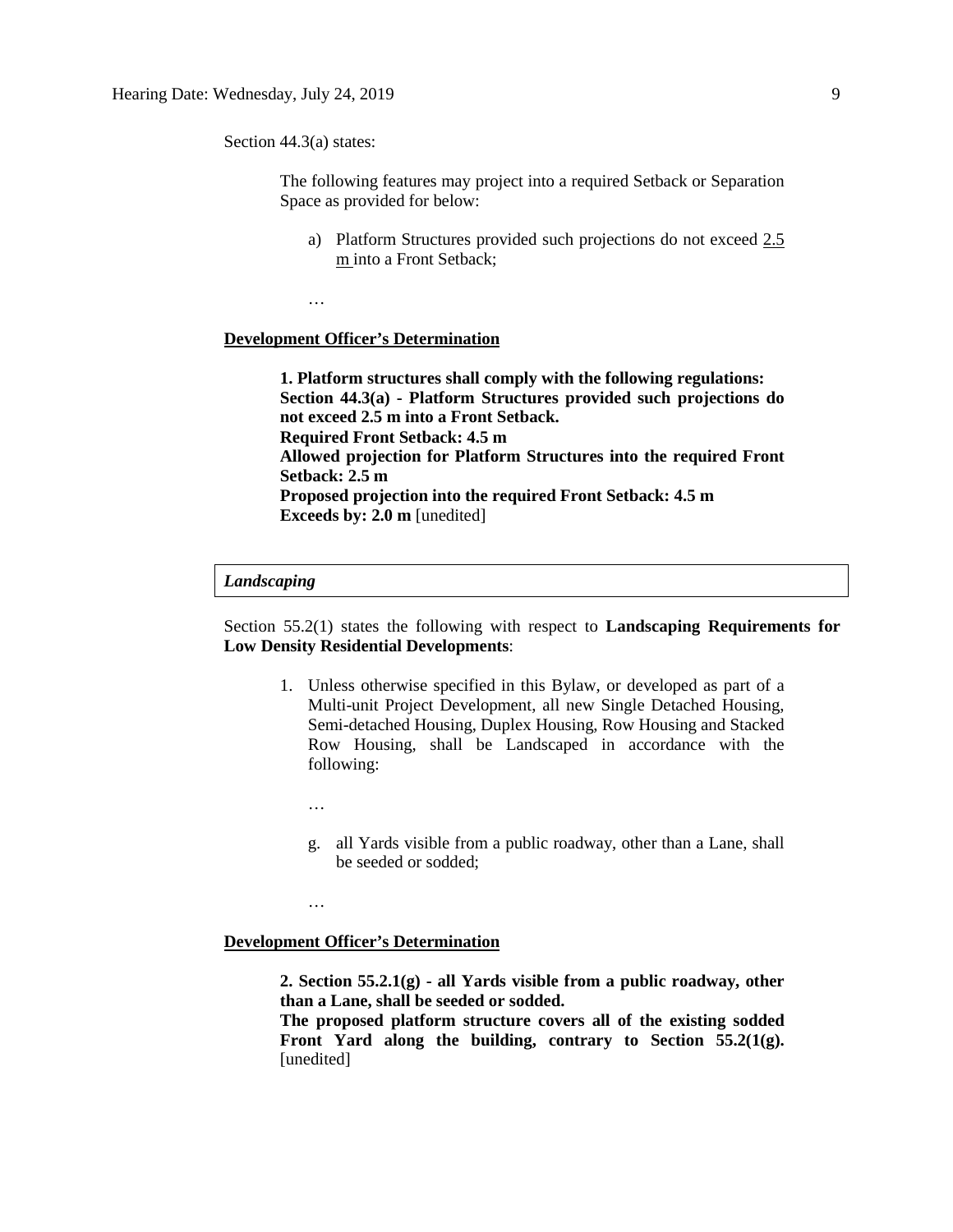| <b>Application Number</b> | <b>Description</b>          | <b>Decision</b>                 |
|---------------------------|-----------------------------|---------------------------------|
| SDAB-D-02-090             | Continue the use of a       | May 17, 2002; the appeal be     |
|                           | Private Education Service   | DENIED and the development      |
|                           | for an additional two years | <b>REFUSED.</b>                 |
|                           | (to June 30, 2004), and to  |                                 |
|                           | increase the number of      |                                 |
|                           | students from 15 to 30      |                                 |
|                           | (Harvest Baptist Academy)   |                                 |
| $SDAB-D-00-186$           | Add the use of a Private    | June 8, 2000; the appeal be     |
|                           | Education Service<br>(15)   | ALLOWED IN PART and the         |
| students, Harvest Baptist |                             | <b>DEVELOPMENT</b>              |
|                           | Academy) to an existing     | <b>GRANTED</b><br>subject<br>to |
|                           | Religious Assembly (Bible)  | conditions.                     |
|                           | <b>Baptist Church</b> )     |                                 |

*Previous Subdivision and Development Appeal Board Decisions*

# Notice to Applicant/Appellant

Provincial legislation requires that the Subdivision and Development Appeal Board issue its official decision in writing within fifteen days of the conclusion of the hearing.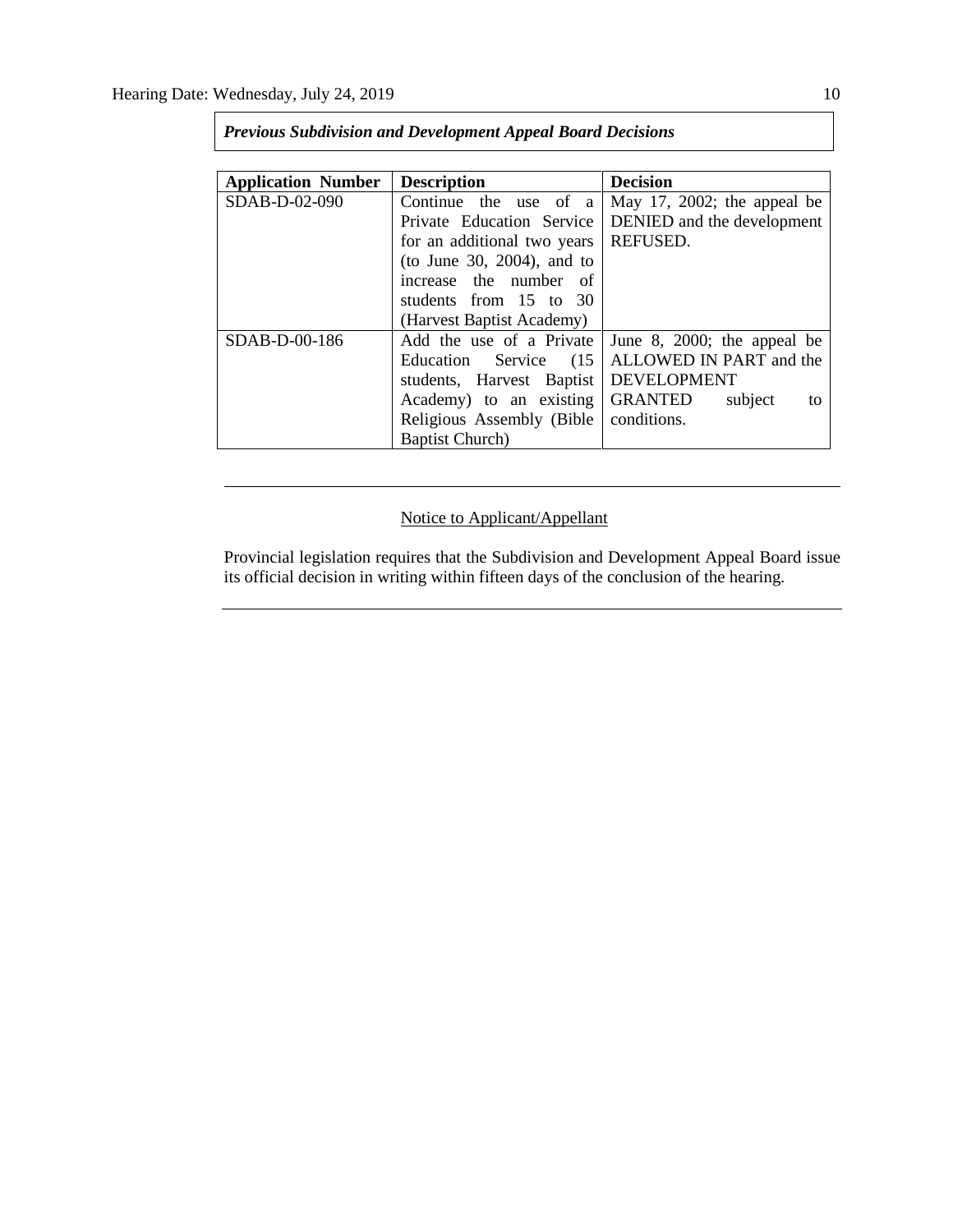|                                                                                                                                                                                                                                                     |                                                                                                                 | Project Number: 315357832-001<br><b>Application Date:</b><br>MAY 31, 2019 |  |  |  |
|-----------------------------------------------------------------------------------------------------------------------------------------------------------------------------------------------------------------------------------------------------|-----------------------------------------------------------------------------------------------------------------|---------------------------------------------------------------------------|--|--|--|
| <b>Monton</b><br><b>Application for</b>                                                                                                                                                                                                             |                                                                                                                 | Printed:<br>July 2, 2019 at 9:35 AM<br>Page:<br>$1$ of $2$                |  |  |  |
|                                                                                                                                                                                                                                                     | <b>Major Development Permit</b>                                                                                 |                                                                           |  |  |  |
| This document is a Development Permit Decision for the development application described below.                                                                                                                                                     |                                                                                                                 |                                                                           |  |  |  |
| Applicant<br>Property Address(es) and Legal Description(s)                                                                                                                                                                                          |                                                                                                                 |                                                                           |  |  |  |
| 9425 - 76 AVENUE NW<br>Plan 2262S Blk 16 Lots 1-4                                                                                                                                                                                                   |                                                                                                                 |                                                                           |  |  |  |
|                                                                                                                                                                                                                                                     | <b>Specific Address(es)</b>                                                                                     |                                                                           |  |  |  |
|                                                                                                                                                                                                                                                     | Suite:<br>9425 - 76 AVENUE NW                                                                                   |                                                                           |  |  |  |
|                                                                                                                                                                                                                                                     | Entryway: 9425 - 76 AVENUE NW                                                                                   |                                                                           |  |  |  |
|                                                                                                                                                                                                                                                     | Building: 9425 - 76 AVENUE NW                                                                                   |                                                                           |  |  |  |
| <b>Scope of Application</b>                                                                                                                                                                                                                         |                                                                                                                 |                                                                           |  |  |  |
| To construct exterior alterations to an existing Religious Assembly building (57.96 sq.m. front deck).                                                                                                                                              |                                                                                                                 |                                                                           |  |  |  |
| <b>Permit Details</b>                                                                                                                                                                                                                               |                                                                                                                 |                                                                           |  |  |  |
| <b>Class of Permit:</b>                                                                                                                                                                                                                             | <b>Contact Person:</b>                                                                                          |                                                                           |  |  |  |
| Gross Floor Area (sq.m.):                                                                                                                                                                                                                           | Lot Grading Needed?: N                                                                                          |                                                                           |  |  |  |
| New Sewer Service Required: N                                                                                                                                                                                                                       | NumberOfMainFloorDwellings:                                                                                     |                                                                           |  |  |  |
| Site Area (sq. m.):                                                                                                                                                                                                                                 | Stat. Plan Overlay/Annex Area: Mature Neighbourhood<br>Overlay                                                  |                                                                           |  |  |  |
| I/We certify that the above noted details are correct.                                                                                                                                                                                              |                                                                                                                 |                                                                           |  |  |  |
| Applicant signature:                                                                                                                                                                                                                                |                                                                                                                 |                                                                           |  |  |  |
| <b>Development Application Decision</b>                                                                                                                                                                                                             |                                                                                                                 |                                                                           |  |  |  |
| Refused                                                                                                                                                                                                                                             |                                                                                                                 |                                                                           |  |  |  |
| Issue Date: Jun 27, 2019 Development Authority: XU, HAILEE                                                                                                                                                                                          |                                                                                                                 |                                                                           |  |  |  |
| <b>Reason for Refusal</b>                                                                                                                                                                                                                           |                                                                                                                 |                                                                           |  |  |  |
| Preamble:                                                                                                                                                                                                                                           |                                                                                                                 |                                                                           |  |  |  |
| The subject site is zoned RF3 (Small Scale Infill Development) Zone and the existing Religious Assembly building is a Non-<br>conforming building pursuant to the Municipal Government Act's Section 643(5). The building is Non-conforming for the |                                                                                                                 |                                                                           |  |  |  |
| following reason:                                                                                                                                                                                                                                   |                                                                                                                 |                                                                           |  |  |  |
| a) existing Front Set back is $1.79$ m, instead of required $4.5$ m. (Section $140.4(12)$ )<br>b) existing Rear Setback is 33% of Site Depth, instead of required 40%. (Section 814.3(4))                                                           |                                                                                                                 |                                                                           |  |  |  |
|                                                                                                                                                                                                                                                     |                                                                                                                 |                                                                           |  |  |  |
| 1. Platform structures shall comply with the following regulations:                                                                                                                                                                                 |                                                                                                                 |                                                                           |  |  |  |
| Section 44.3(a) - Platform Structures provided such projections do not exceed 2.5 m into a Front Setback.<br>Required Front Setback: 4.5 m                                                                                                          |                                                                                                                 |                                                                           |  |  |  |
| Allowed projection for Platform Structures into the required Front Setback: 2.5 m                                                                                                                                                                   |                                                                                                                 |                                                                           |  |  |  |
| Proposed projection into the required Front Setback: 4.5 m<br>Exceeds by: 2.0 m                                                                                                                                                                     |                                                                                                                 |                                                                           |  |  |  |
|                                                                                                                                                                                                                                                     | 2. Section $55.2.1(g)$ - all Yards visible from a public roadway, other than a Lane, shall be seeded or sodded. |                                                                           |  |  |  |
| The proposed platform structure covers all of the existing sodded Front Yard along the building, contrary to Section 55.2( $1(g)$ ).                                                                                                                |                                                                                                                 |                                                                           |  |  |  |
| <b>Rights of Appeal</b>                                                                                                                                                                                                                             |                                                                                                                 |                                                                           |  |  |  |
| The Applicant has the right of appeal within 21 days after the date on which the decision is made, as outlined in Section 683<br>through 689 of the Municipal Government Act.                                                                       |                                                                                                                 |                                                                           |  |  |  |
| THIS IS NOT A PERMIT                                                                                                                                                                                                                                |                                                                                                                 |                                                                           |  |  |  |
|                                                                                                                                                                                                                                                     |                                                                                                                 |                                                                           |  |  |  |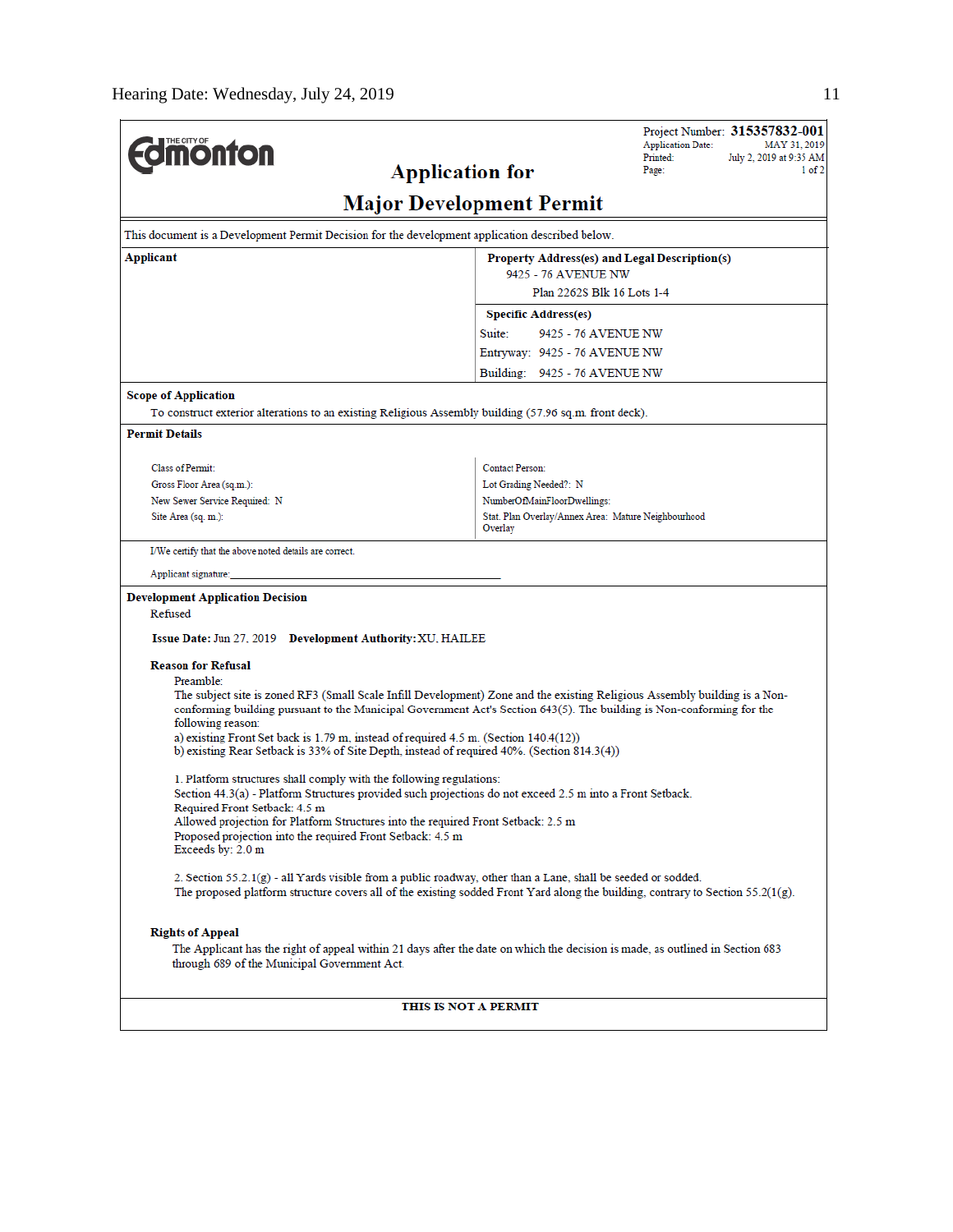| <b>Edimonton</b>                                       |                                         | <b>Application for</b>         |                      | <b>Application Date:</b><br>Printed:<br>Page: | Project Number: 315357832-001<br>MAY 31, 2019<br>July 2, 2019 at 9:35 AM<br>$2$ of $2$ |  |  |
|--------------------------------------------------------|-----------------------------------------|--------------------------------|----------------------|-----------------------------------------------|----------------------------------------------------------------------------------------|--|--|
|                                                        |                                         |                                |                      |                                               |                                                                                        |  |  |
| Fees                                                   | <b>Major Development Permit</b>         |                                |                      |                                               |                                                                                        |  |  |
| Major Dev. Application Fee<br><b>Total GST Amount:</b> | <b>Fee Amount</b><br>\$368.00<br>\$0.00 | <b>Amount Paid</b><br>\$368.00 | Receipt#<br>05888039 | <b>Date Paid</b><br>May 31, 2019              |                                                                                        |  |  |
| Totals for Permit:                                     | \$368.00                                | \$368.00                       |                      |                                               |                                                                                        |  |  |
|                                                        |                                         |                                |                      |                                               |                                                                                        |  |  |
|                                                        |                                         |                                |                      |                                               |                                                                                        |  |  |
|                                                        |                                         |                                |                      |                                               |                                                                                        |  |  |
|                                                        |                                         |                                |                      |                                               |                                                                                        |  |  |
|                                                        |                                         |                                |                      |                                               |                                                                                        |  |  |
|                                                        |                                         |                                |                      |                                               |                                                                                        |  |  |
|                                                        |                                         |                                |                      |                                               |                                                                                        |  |  |
|                                                        |                                         |                                |                      |                                               |                                                                                        |  |  |
|                                                        |                                         |                                |                      |                                               |                                                                                        |  |  |
|                                                        |                                         |                                |                      |                                               |                                                                                        |  |  |
|                                                        |                                         |                                |                      |                                               |                                                                                        |  |  |
|                                                        |                                         |                                |                      |                                               |                                                                                        |  |  |
|                                                        |                                         |                                |                      |                                               |                                                                                        |  |  |
|                                                        |                                         |                                |                      |                                               |                                                                                        |  |  |
|                                                        |                                         |                                |                      |                                               |                                                                                        |  |  |
|                                                        |                                         |                                |                      |                                               |                                                                                        |  |  |
|                                                        |                                         |                                |                      |                                               |                                                                                        |  |  |
|                                                        | THIS IS NOT A PERMIT                    |                                |                      |                                               |                                                                                        |  |  |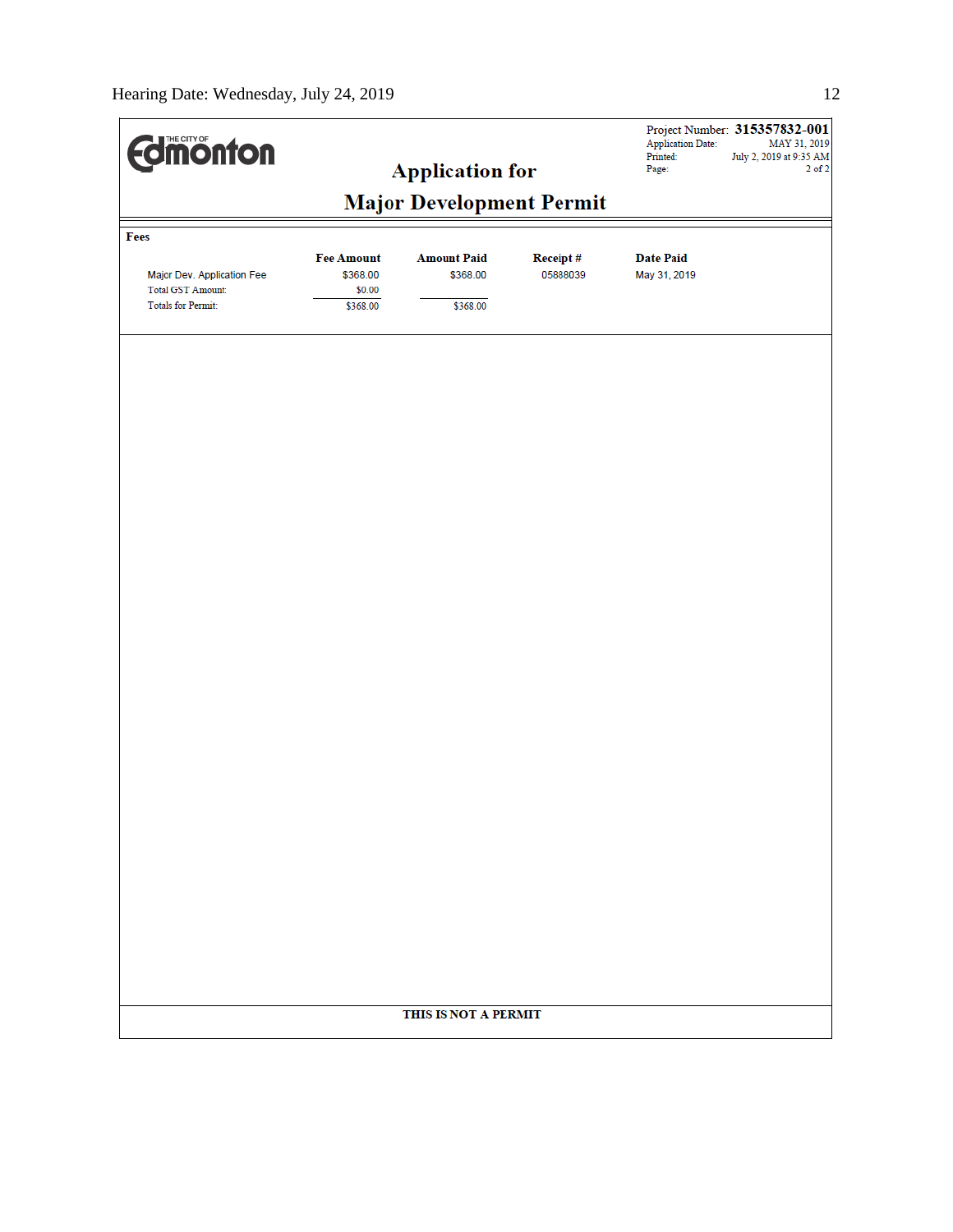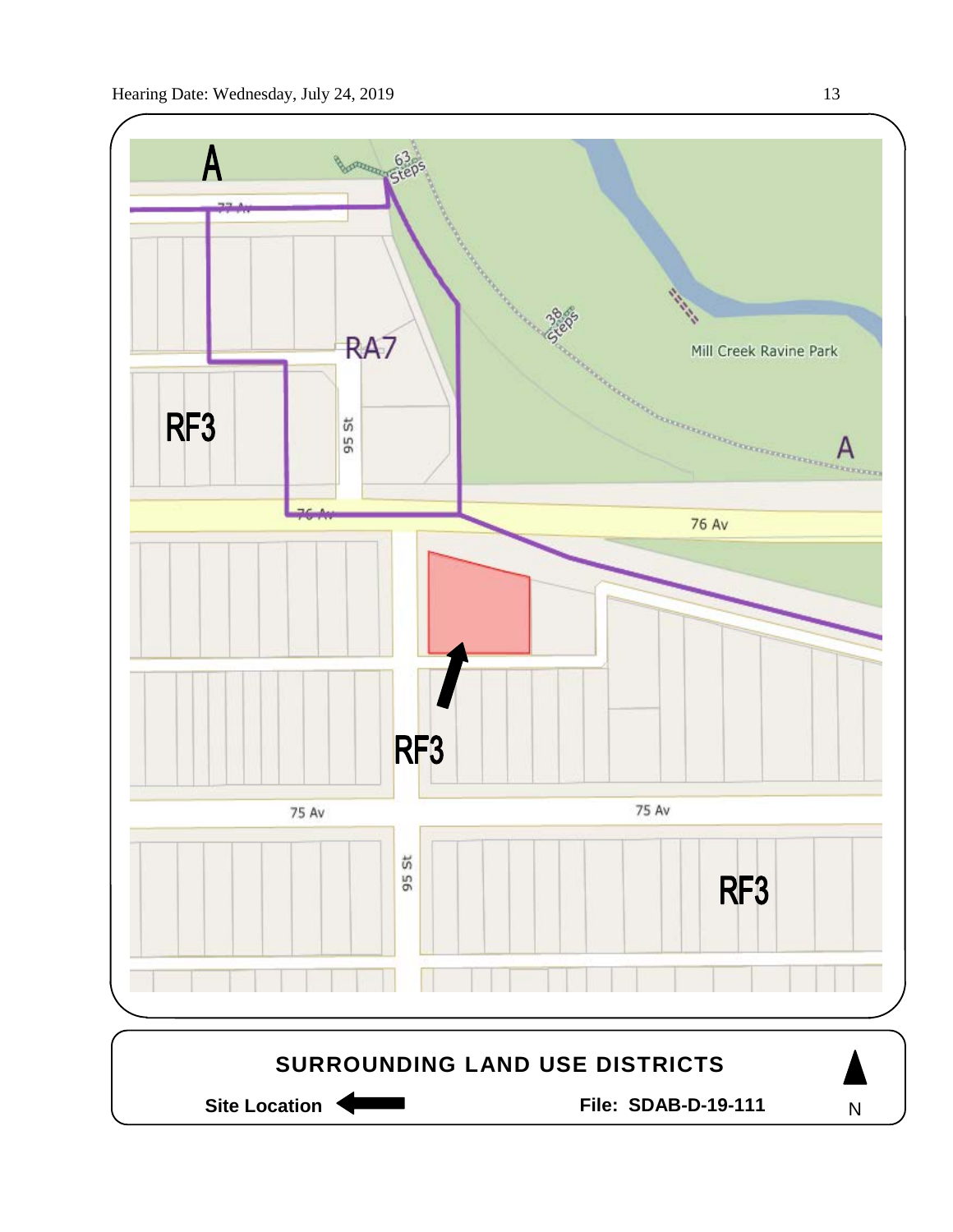# **ITEM II:** 10:30 A.M. **FILE: SDAB-D-19-112**

| AN APPEAL FROM THE DECISION OF THE DEVELOPMENT OFFICER |                                                                                                                                                       |  |  |  |
|--------------------------------------------------------|-------------------------------------------------------------------------------------------------------------------------------------------------------|--|--|--|
| <b>APPELLANT:</b>                                      |                                                                                                                                                       |  |  |  |
| <b>APPLICATION NO.:</b>                                | 312757486-001                                                                                                                                         |  |  |  |
| <b>APPLICATION TO:</b>                                 | Operate a Major Home Based Business<br>(HYDRO-VACS UNLIMITED SALES<br>LTD - storage and sales of trucks with<br>demonstrations inside a closed shop). |  |  |  |
| DECISION OF THE<br>DEVELOPMENT AUTHORITY:              | Refused                                                                                                                                               |  |  |  |
| DECISION DATE:                                         | June 11, 2019                                                                                                                                         |  |  |  |
| <b>DATE OF APPEAL:</b>                                 | June 27, 2019                                                                                                                                         |  |  |  |
| <b>MUNICIPAL DESCRIPTION</b><br>OF SUBJECT PROPERTY:   | 2340 - 28 Avenue SW                                                                                                                                   |  |  |  |
| <b>LEGAL DESCRIPTION:</b>                              | Plan 7521733 Blk 2 Lot 3                                                                                                                              |  |  |  |
| ZONE:                                                  | (RR) Rural Residential Zone                                                                                                                           |  |  |  |
| <b>OVERLAY:</b>                                        | N/A                                                                                                                                                   |  |  |  |
| <b>STATUTORY PLAN:</b>                                 | Decoteau Area Structure Plan                                                                                                                          |  |  |  |

# *Grounds for Appeal*

The Appellant provided the following reasons for appealing the decision of the Development Authority:

Have to work at home because of wife's health and only want to work two more years so requesting a permit with the same conditions as previous and then I'm retiring.

# *General Matters*

# **Appeal Information:**

The *Municipal Government Act*, RSA 2000, c M-26 states the following: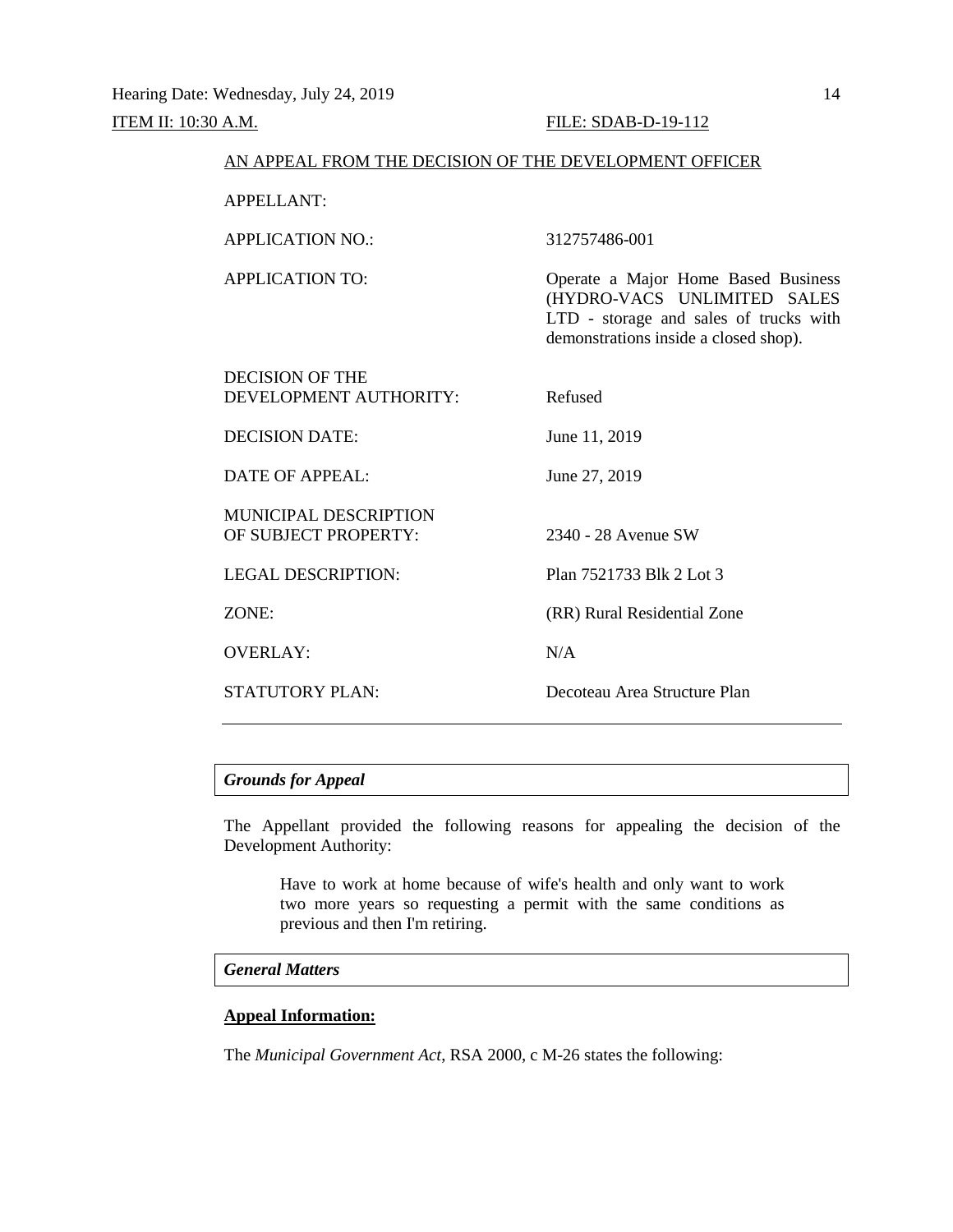# **Grounds for Appeal**

**685(1)** If a development authority

- (a) fails or refuses to issue a development permit to a person,
- (b) issues a development permit subject to conditions, or
- (c) issues an order under section 645,

the person applying for the permit or affected by the order under section 645 may appeal to the subdivision and development appeal board.

# **Appeals**

**686(1)** A development appeal to a subdivision and development appeal board is commenced by filing a notice of the appeal, containing reasons, with the board,

- (a) in the case of an appeal made by a person referred to in section 685(1)
	- (i) with respect to an application for a development permit,
		- (A) within 21 days after the date on which the written decision is given under section 642, […]

## **Hearing and Decision**

**687(3)** In determining an appeal, the subdivision and development appeal board

…

- (a.1) must comply with the land use policies;
- (a.2) subject to section 638, must comply with any applicable statutory plans;
- (a.3) subject to clauses (a.4) and (d), must comply with any land use bylaw in effect;
- (a.4) must comply with the applicable requirements of the regulations under the Gaming, Liquor and Cannabis Act respecting the location of premises described in a cannabis licence and distances between those premises and other premises;
	- …
	- (c) may confirm, revoke or vary the order, decision or development permit or any condition attached to any of them or make or substitute an order, decision or permit of its own;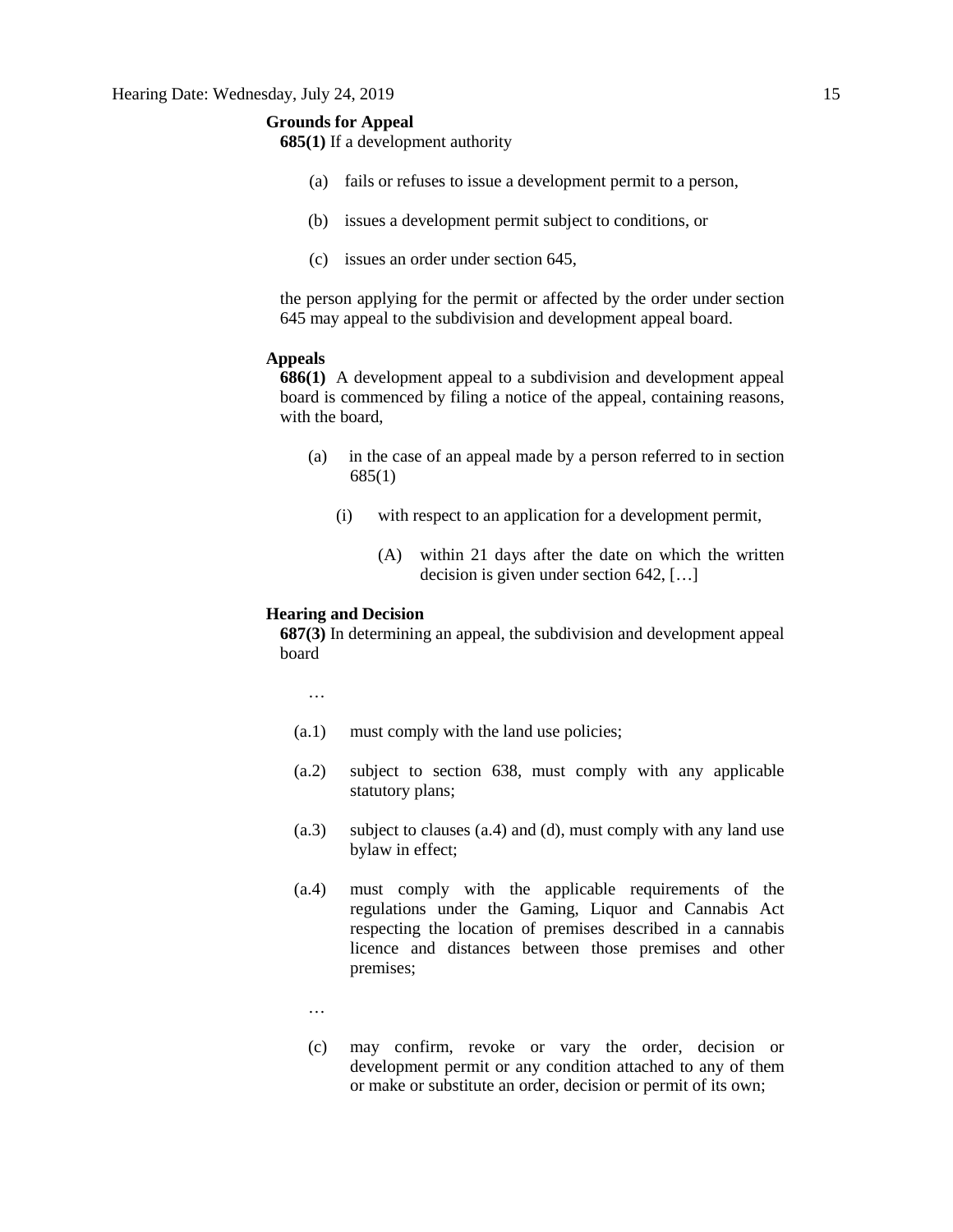- (d) may make an order or decision or issue or confirm the issue of a development permit even though the proposed development does not comply with the land use bylaw if, in its opinion,
	- (i) the proposed development would not
		- (A) unduly interfere with the amenities of the neighbourhood, or
		- (B) materially interfere with or affect the use, enjoyment or value of neighbouring parcels of land,

and

(ii) the proposed development conforms with the use prescribed for that land or building in the land use bylaw.

### **General Provisions from the** *Edmonton Zoning Bylaw:*

# Under section 240.3(4), a **Major Home Based Business** is a **Discretionary Use** in the **(RR) Rural Residential Zone**.

Under Section 7.3(7), **Major Home Based Business** means:

a development consisting of the Use of an approved Dwelling or Accessory building by a resident of that Dwelling for one or more businesses that may generate more than one business associated visit per day. The business Use must be secondary to the Residential Use of the building and shall not change the residential character of the Dwelling or Accessory building. The Dwelling may be used as a workplace by a nonresident. This Use includes Bed and Breakfast Operations but does not include General Retail Sales, Cannabis Retail Sales or Cannabis Production and Distribution.

Section 240.1 states that the **General Purpose** of **(RR) Rural Residential Zone** is:

to provide for Single Detached Residential development of a permanent nature in a rural setting, generally without the provision of the full range of urban utility services. The RR Zone is intended to regulate rural residential development within existing rural residential subdivisions that existed prior to the passage of this Bylaw, and is not intended to facilitate future rural residential development and subdivision, which is contrary to the Municipal Development Plan.

*General Purpose of the (RR) Rural Residential Zone*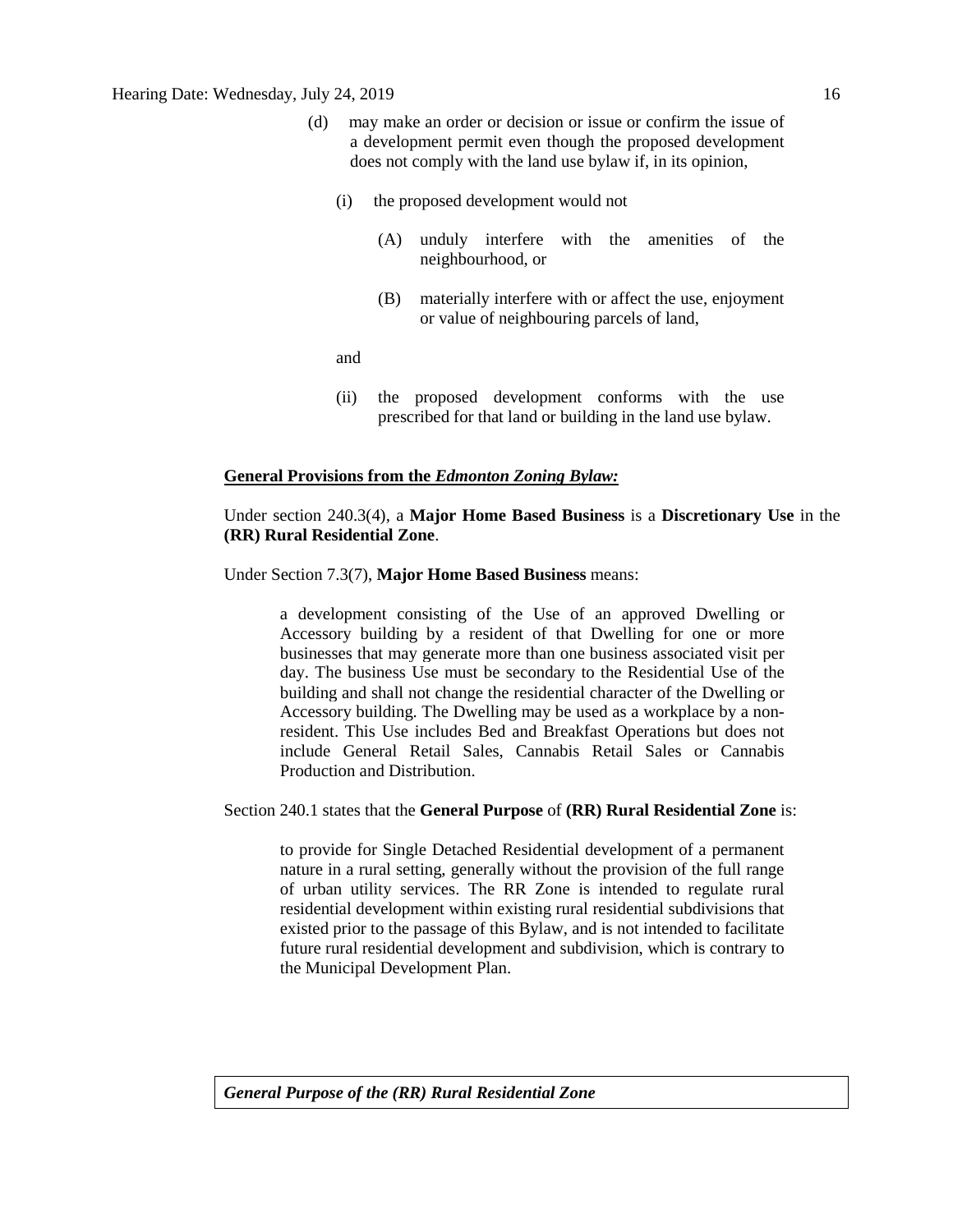## **Development Officer's Determination**

**1. The purpose of the Rural Residential Zone is to provide for Single Detached Residential development of a permanent nature in a rural setting, generally without the provision of the full range of urban utility services. (Section 240.1) Proposed: In the opinion of the Development Officer, the proposed Major Home Based Business does not meet the general purpose of** 

*Objects Prohibited or Restricted in Residential Zones*

**the Rural Residential Zone.** [unedited]

Section 45 states:

- 1. No person shall keep in any part of a Site in any Residential Zone:
	- a. any commercial vehicle, loaded or unloaded, having a maximum gross vehicle weight (G.V.W.R.) exceeding 4 [600](javascript:void(0);) kg;
	- b. more than one commercial vehicle having a maximum gross vehicle weight (G.V.W.R.) of  $4600 \text{ kg}$  $4600 \text{ kg}$  $4600 \text{ kg}$  or less, for longer than reasonably necessary while loading or unloading such vehicle.
- 2. For the purpose of subsection 45(1) a commercial vehicle means a vehicle that:
	- a. is intended or designed for commercial purposes; or
	- b. is used for commercial purposes.

…

# **Development Officer's Determination**

**2. No person shall keep in any part of a Site in any Residential Zone any commercial vehicle, loaded or unloaded, having a maximum gross vehicle weight (G.V.W.R.) exceeding 4 600 kg (Section 45.1.a) Proposed: Outdoor storage of 3 commercial vehicles over 4600kg.**  [unedited]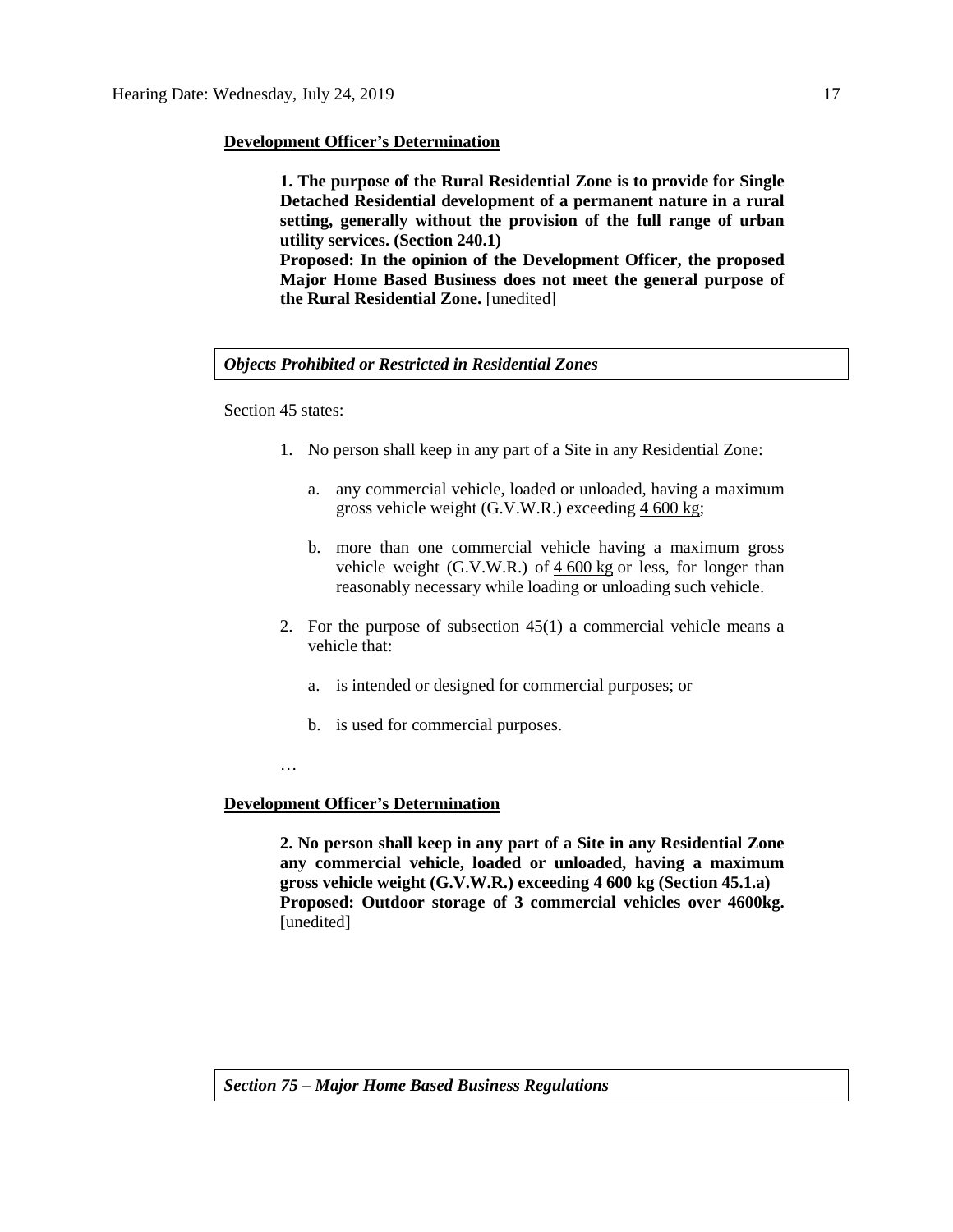A [Major Home Based Business](javascript:void(0);) shall comply with the following regulations:

- 1. there shall be no exterior display or advertisement other than an identification plaque or Sign a maximum of 20 [cm](javascript:void(0);) x [30.5](javascript:void(0);) cm in size located on the Dwelling;
- 2. there shall be no mechanical or electrical equipment used that creates external noise, or visible and audible interference with home electronics equipment in adjacent Dwellings;
- 3. the Major Home Based Business shall not generate pedestrian or vehicular traffic, or parking, in excess of that which is characteristic of the Zone in which it is located;
- 4. the number of non-resident employees or business partners working onsite shall not exceed two at any one time;
- **5. there shall be no outdoor business activity, or outdoor storage of material or equipment associated with the business. Indoor storage related to the business activity shall be allowed in either the Dwelling or Accessory buildings;**
- 6. the Major Home Based Business shall not change the principal character or external appearance of the [Dwelling](javascript:void(0);) or [Accessory](javascript:void(0);) buildings;
- 7. a Bed and Breakfast Operation, operating as a Major Home Based Business shall have a maximum of two Sleeping Units. Cooking facilities shall not be located within the Sleeping Units. In addition to any other parking requirements of this Bylaw, one additional parking space shall be provided for each Sleeping Unit;
- 8. in addition to the information requirements of [subsection 13.1](https://webdocs.edmonton.ca/InfraPlan/zoningbylaw/ZoningBylaw/Part1/Administrative/13__Development_Permit_Application.htm) of this Bylaw, each application for a Development Permit for the Use Major Home Based Business shall include a description of the business to be undertaken at the premises, an indication of the number of business visits per week, provision for parking, and where any materials or equipment associated with the business use are to be stored; and
- **9. the [Major Home Based Business](javascript:void(0);) shall not be allowed if, in the opinion of the Development Officer, such Use would be more appropriately located in a Commercial or Industrial Zone having regard for the overall compatibility of the Use with the residential character of the area.**
- 10. a Major Home Based Business shall not be allowed within the same principal Dwelling containing a Secondary Suite or within the same Site containing a Garden Suite and an associated principal Dwelling, unless the Home Based Business is a Bed and Breakfast Operation and the Secondary Suite or the Garden Suite is an integral part of the Bed and Breakfast Operation.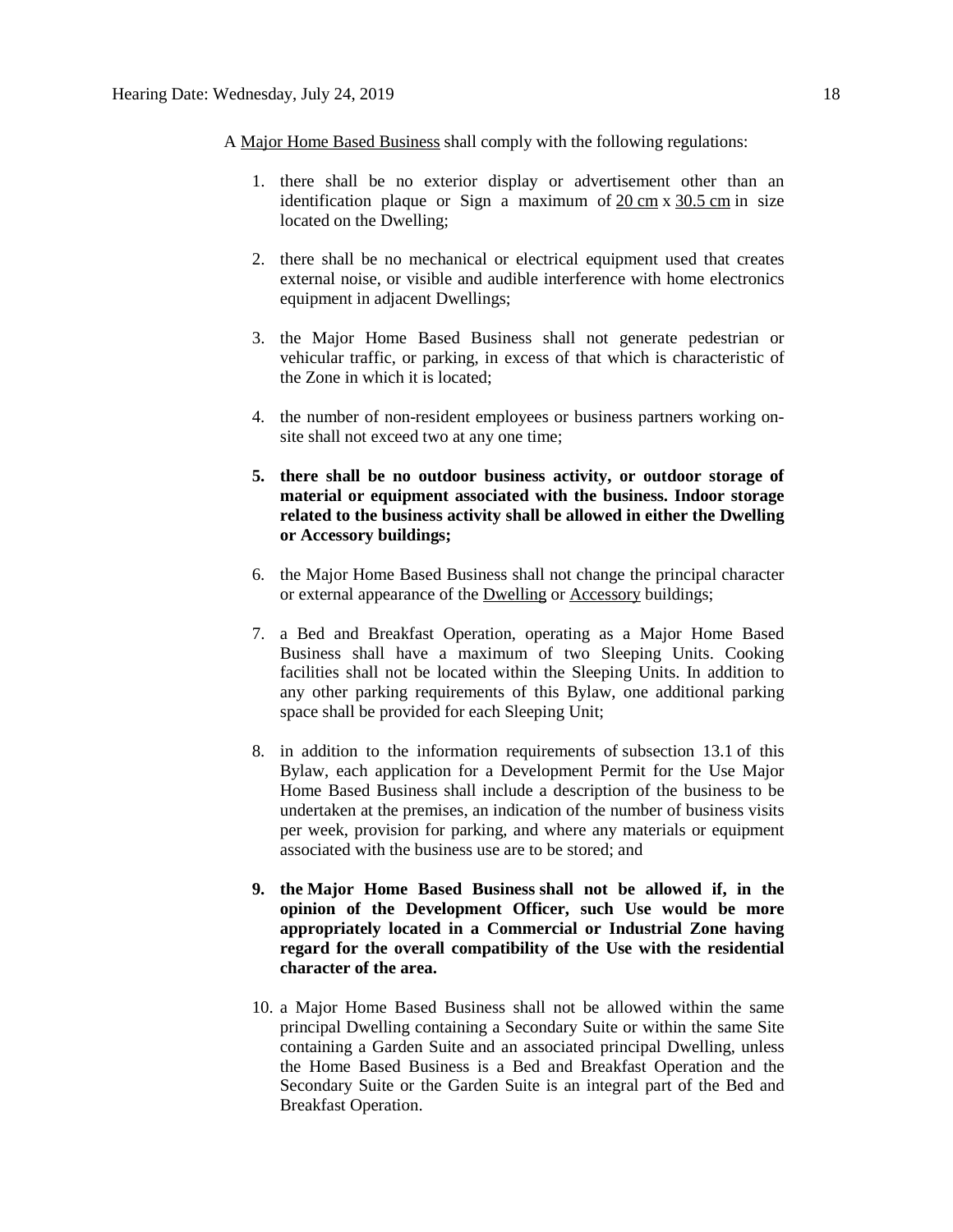# **Development Officer's Determination**

**3. There shall be no outdoor business activity, or outdoor storage of material or equipment associated with the business. (Section 75.5) Proposed: Outdoor storage of 3 commercial vehicles**. [unedited]

**4. The Major Home Based Business shall not be allowed if, in the opinion of the Development Officer, such Use would be more appropriately located in a Commercial or Industrial Zone. (Section 75.9)**

**Proposed: In the opinion of the Development Officer, the use would more appropriately be located in a Commercial or Industrial Zone.** [unedited]

### *Previous Subdivision and Development Appeal Board Decisions*

| <b>Application Number</b> | <b>Description</b>           | <b>Decision</b>              |
|---------------------------|------------------------------|------------------------------|
| SDAB-D-16-140             | to operate a Major Home      | June 24, 2016; The appeal is |
|                           | Based Business (Storage      | ALLOWED and the decision     |
|                           | and sales of trucks with     | of the Development Authority |
|                           | demos inside closed shop-    | is<br>REVOKED.<br>The        |
|                           | Hydro-Vac Unlimited Sales    | development is GRANTED,      |
|                           | Ltd).                        | subject to CONDITIONS.       |
| SDAB-D-99-043             | Construct<br>accessory<br>an | February 25, 1999; "that the |
|                           | building - $20.7m$ by 12.2m  | appeal be ALLOWED and the    |
|                           | storage building             | <b>DEVELOPMENT</b>           |
|                           |                              | GRANTED, and the excess in   |
|                           |                              | height in be waived, subject |
|                           |                              | to conditions.               |

# Notice to Applicant/Appellant

Provincial legislation requires that the Subdivision and Development Appeal Board issue its official decision in writing within fifteen days of the conclusion of the hearing.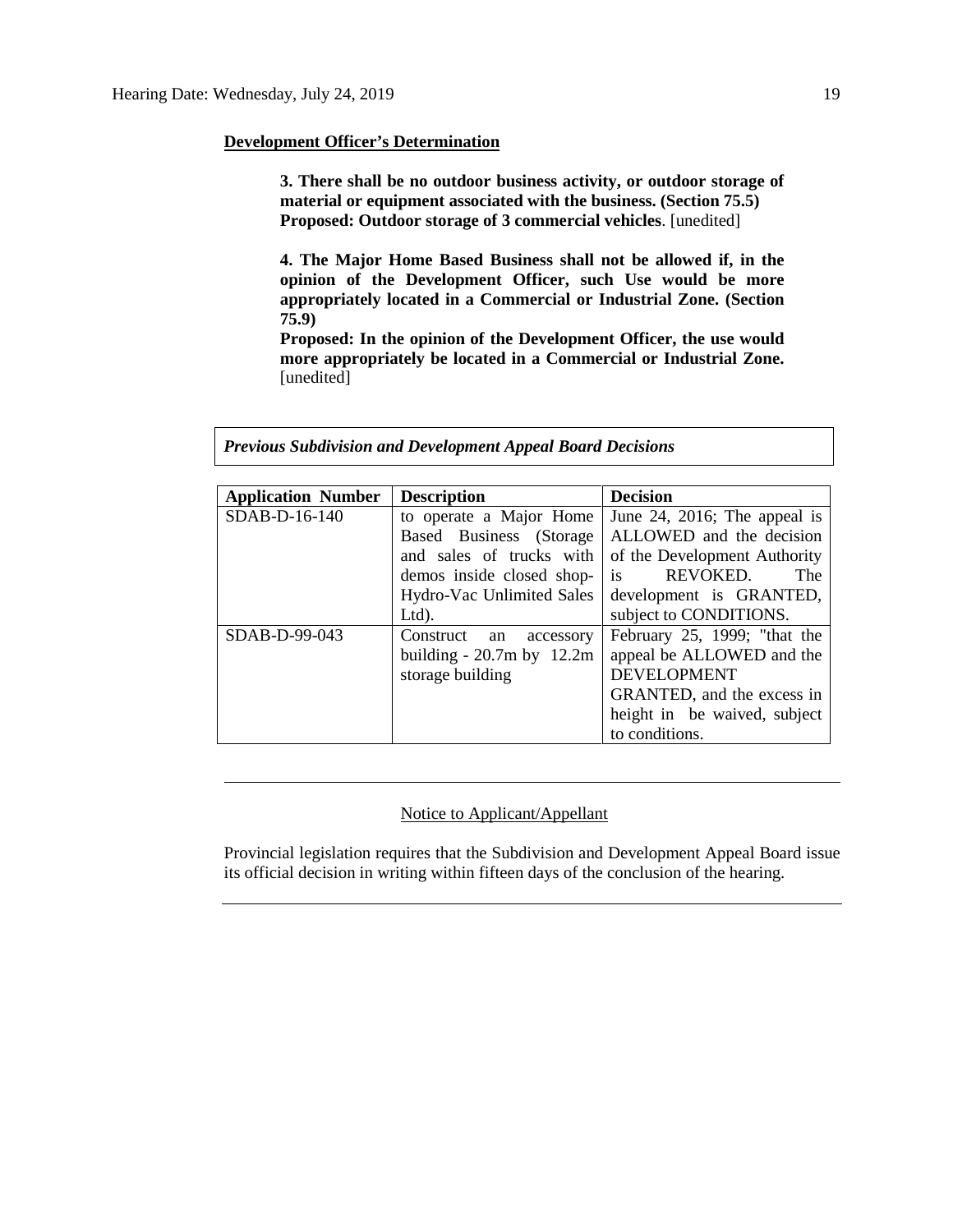| <b><i><u><u><b>M</b>onton</u></u></i></b>                                                                                                                                                                                                                                                                                                                                                                           |                                                                                                 | Project Number: 312757486-001<br><b>Application Date:</b><br>MAY 03, 2019<br>Printed:<br>June 27, 2019 at 2:47 PM |  |  |  |  |  |
|---------------------------------------------------------------------------------------------------------------------------------------------------------------------------------------------------------------------------------------------------------------------------------------------------------------------------------------------------------------------------------------------------------------------|-------------------------------------------------------------------------------------------------|-------------------------------------------------------------------------------------------------------------------|--|--|--|--|--|
| <b>Application for</b>                                                                                                                                                                                                                                                                                                                                                                                              | Page:<br>1 of 2                                                                                 |                                                                                                                   |  |  |  |  |  |
|                                                                                                                                                                                                                                                                                                                                                                                                                     | <b>Home Occupation</b>                                                                          |                                                                                                                   |  |  |  |  |  |
|                                                                                                                                                                                                                                                                                                                                                                                                                     | This document is a Development Permit Decision for the development application described below. |                                                                                                                   |  |  |  |  |  |
| Applicant<br>Property Address(es) and Legal Description(s)<br>2340 - 28 AVENUE SW                                                                                                                                                                                                                                                                                                                                   |                                                                                                 |                                                                                                                   |  |  |  |  |  |
|                                                                                                                                                                                                                                                                                                                                                                                                                     | Plan 7521733 Blk 2 Lot 3                                                                        |                                                                                                                   |  |  |  |  |  |
|                                                                                                                                                                                                                                                                                                                                                                                                                     | <b>Specific Address(es)</b>                                                                     |                                                                                                                   |  |  |  |  |  |
|                                                                                                                                                                                                                                                                                                                                                                                                                     | Suite:<br>2340 - 28 AVENUE SW                                                                   |                                                                                                                   |  |  |  |  |  |
|                                                                                                                                                                                                                                                                                                                                                                                                                     | Entryway: 2340 - 28 AVENUE SW                                                                   |                                                                                                                   |  |  |  |  |  |
|                                                                                                                                                                                                                                                                                                                                                                                                                     | Building: 2340 - 28 AVENUE SW                                                                   |                                                                                                                   |  |  |  |  |  |
| Scope of Application                                                                                                                                                                                                                                                                                                                                                                                                |                                                                                                 |                                                                                                                   |  |  |  |  |  |
| To operate a Major Home Based Business (HYDRO-VACS UNLIMITED SALES LTD - storage and sales of trucks with<br>demonstrations inside a closed shop). Outdoor storage of 3 commercial vehicles over 4600kg. Hours of operation are 8:30AM to<br>5:00PM from Monday to Friday.                                                                                                                                          |                                                                                                 |                                                                                                                   |  |  |  |  |  |
| <b>Permit Details</b>                                                                                                                                                                                                                                                                                                                                                                                               |                                                                                                 |                                                                                                                   |  |  |  |  |  |
| # of businesss related visits/day: 1                                                                                                                                                                                                                                                                                                                                                                                | # of vehicles at one time: 1                                                                    |                                                                                                                   |  |  |  |  |  |
| Administration Office Only?: N                                                                                                                                                                                                                                                                                                                                                                                      | Business has Trailers or Equipment?: N                                                          |                                                                                                                   |  |  |  |  |  |
| Class of Permit: Class B<br>Description of Business: Storage of 3 commercial<br>8:30AM to 5:00PM from Monday to Friday.                                                                                                                                                                                                                                                                                             |                                                                                                 | vehicles over 4600kg, with demonstration inside a closed<br>shop. 1 non-resident employee. Hours of operation are |  |  |  |  |  |
| Do you live at the property?: Y                                                                                                                                                                                                                                                                                                                                                                                     | <b>Expiry Date:</b>                                                                             |                                                                                                                   |  |  |  |  |  |
| Outdoor storage on site?: Y                                                                                                                                                                                                                                                                                                                                                                                         |                                                                                                 |                                                                                                                   |  |  |  |  |  |
| I/We certify that the above noted details are correct.                                                                                                                                                                                                                                                                                                                                                              |                                                                                                 |                                                                                                                   |  |  |  |  |  |
| Applicant signature:                                                                                                                                                                                                                                                                                                                                                                                                |                                                                                                 |                                                                                                                   |  |  |  |  |  |
| <b>Development Application Decision</b><br>Refused                                                                                                                                                                                                                                                                                                                                                                  |                                                                                                 |                                                                                                                   |  |  |  |  |  |
| Issue Date: Jun 11, 2019 Development Authority: ZHOU, ROWLEY                                                                                                                                                                                                                                                                                                                                                        |                                                                                                 |                                                                                                                   |  |  |  |  |  |
| <b>Reason for Refusal</b>                                                                                                                                                                                                                                                                                                                                                                                           |                                                                                                 |                                                                                                                   |  |  |  |  |  |
| 1. The purpose of the Rural Residential Zone is to provide for Single Detached Residential development of a permanent nature in a<br>rural setting, generally without the provision of the full range of urban utility services. (Section 240.1)<br>Proposed: In the opinion of the Development Officer, the proposed Major Home Based Business does not meet the general purpose<br>of the Rural Residential Zone. |                                                                                                 |                                                                                                                   |  |  |  |  |  |
| 2. No person shall keep in any part of a Site in any Residential Zone any commercial vehicle, loaded or unloaded, having a<br>maximum gross vehicle weight (G.V.W.R.) exceeding 4 600 kg (Section 45.1.a)<br>Proposed: Outdoor storage of 3 commercial vehicles over 4600kg.                                                                                                                                        |                                                                                                 |                                                                                                                   |  |  |  |  |  |
| 3. There shall be no outdoor business activity, or outdoor storage of material or equipment associated with the business. (Section<br>75.5)                                                                                                                                                                                                                                                                         |                                                                                                 |                                                                                                                   |  |  |  |  |  |
|                                                                                                                                                                                                                                                                                                                                                                                                                     | Proposed: Outdoor storage of 3 commercial vehicles.                                             |                                                                                                                   |  |  |  |  |  |
| 4. The Major Home Based Business shall not be allowed if, in the opinion of the Development Officer, such Use would be more<br>appropriately located in a Commercial or Industrial Zone. (Section 75.9)<br>Proposed: In the opinion of the Development Officer, the use would more appropriately be located in a Commercial or Industrial<br>Zone.                                                                  |                                                                                                 |                                                                                                                   |  |  |  |  |  |
| THIS IS NOT A PERMIT                                                                                                                                                                                                                                                                                                                                                                                                |                                                                                                 |                                                                                                                   |  |  |  |  |  |
|                                                                                                                                                                                                                                                                                                                                                                                                                     |                                                                                                 |                                                                                                                   |  |  |  |  |  |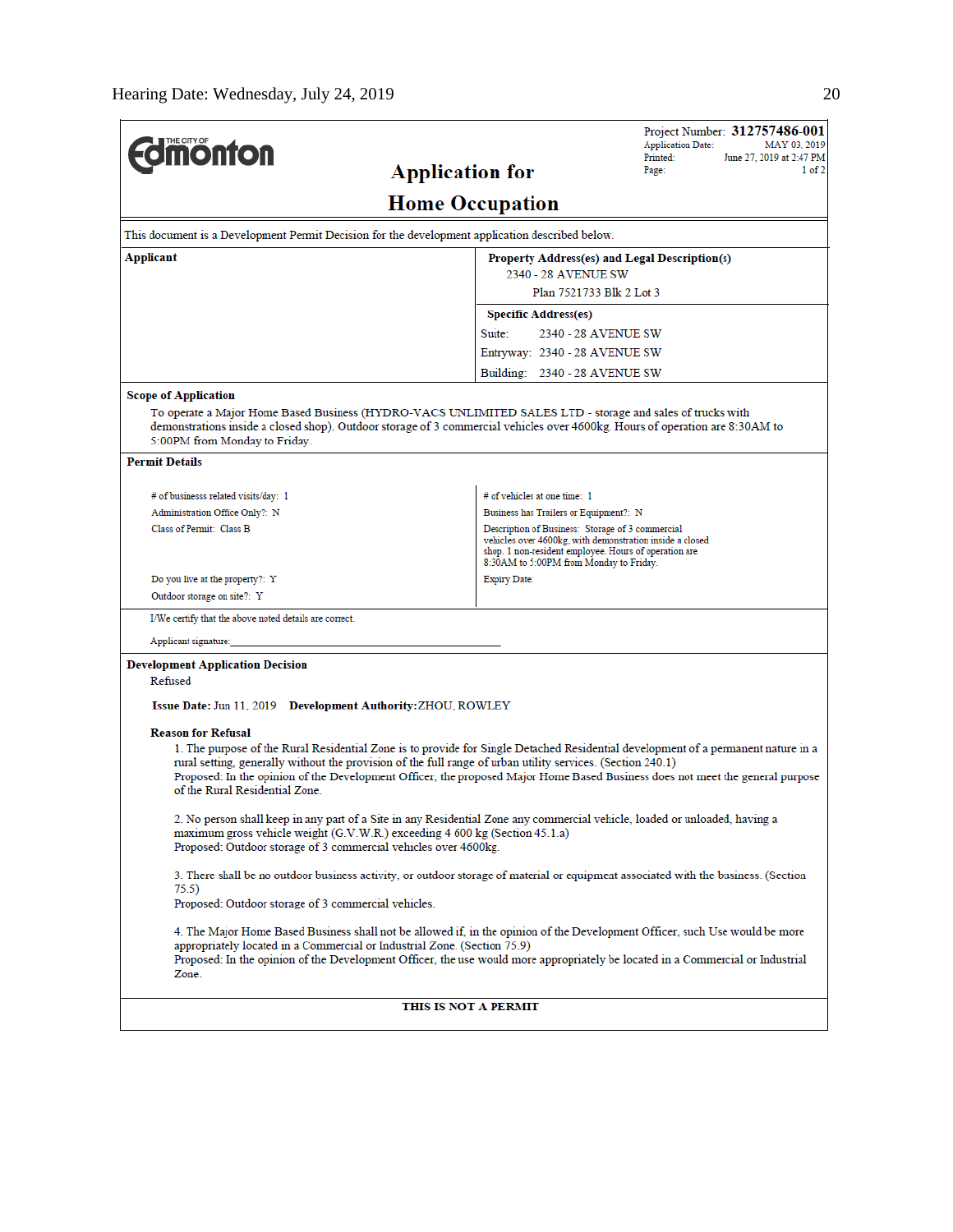| <b>dimonton</b>           |                                                                                                                                                                               |                        |          | <b>Application Date:</b><br>Printed: | Project Number: 312757486-001<br>MAY 03, 2019<br>June 27, 2019 at 2:47 PM |  |
|---------------------------|-------------------------------------------------------------------------------------------------------------------------------------------------------------------------------|------------------------|----------|--------------------------------------|---------------------------------------------------------------------------|--|
|                           |                                                                                                                                                                               | <b>Application for</b> |          | Page:                                | $2$ of $2$                                                                |  |
|                           |                                                                                                                                                                               | <b>Home Occupation</b> |          |                                      |                                                                           |  |
| <b>Rights of Appeal</b>   |                                                                                                                                                                               |                        |          |                                      |                                                                           |  |
|                           | The Applicant has the right of appeal within 21 days after the date on which the decision is made, as outlined in Section 683<br>through 689 of the Municipal Government Act. |                        |          |                                      |                                                                           |  |
| Fees                      |                                                                                                                                                                               |                        |          |                                      |                                                                           |  |
|                           | <b>Fee Amount</b>                                                                                                                                                             | <b>Amount Paid</b>     | Receipt# | <b>Date Paid</b>                     |                                                                           |  |
| Dev. Application Fee      | \$321.00                                                                                                                                                                      | \$321.00               | 05823287 | May 03, 2019                         |                                                                           |  |
| Total GST Amount:         | \$0.00                                                                                                                                                                        |                        |          |                                      |                                                                           |  |
| <b>Totals for Permit:</b> | \$321.00                                                                                                                                                                      | \$321.00               |          |                                      |                                                                           |  |
|                           |                                                                                                                                                                               |                        |          |                                      |                                                                           |  |
|                           |                                                                                                                                                                               |                        |          |                                      |                                                                           |  |
|                           |                                                                                                                                                                               |                        |          |                                      |                                                                           |  |
|                           |                                                                                                                                                                               |                        |          |                                      |                                                                           |  |
|                           |                                                                                                                                                                               |                        |          |                                      |                                                                           |  |
|                           |                                                                                                                                                                               |                        |          |                                      |                                                                           |  |
|                           |                                                                                                                                                                               |                        |          |                                      |                                                                           |  |
|                           |                                                                                                                                                                               |                        |          |                                      |                                                                           |  |
|                           |                                                                                                                                                                               |                        |          |                                      |                                                                           |  |
|                           |                                                                                                                                                                               |                        |          |                                      |                                                                           |  |
|                           |                                                                                                                                                                               |                        |          |                                      |                                                                           |  |
|                           |                                                                                                                                                                               |                        |          |                                      |                                                                           |  |
|                           |                                                                                                                                                                               |                        |          |                                      |                                                                           |  |
|                           |                                                                                                                                                                               |                        |          |                                      |                                                                           |  |
|                           |                                                                                                                                                                               |                        |          |                                      |                                                                           |  |
|                           |                                                                                                                                                                               |                        |          |                                      |                                                                           |  |
|                           |                                                                                                                                                                               |                        |          |                                      |                                                                           |  |
|                           |                                                                                                                                                                               |                        |          |                                      |                                                                           |  |
|                           |                                                                                                                                                                               |                        |          |                                      |                                                                           |  |
|                           |                                                                                                                                                                               |                        |          |                                      |                                                                           |  |
|                           |                                                                                                                                                                               |                        |          |                                      |                                                                           |  |
|                           |                                                                                                                                                                               |                        |          |                                      |                                                                           |  |
|                           |                                                                                                                                                                               |                        |          |                                      |                                                                           |  |
|                           |                                                                                                                                                                               |                        |          |                                      |                                                                           |  |
|                           |                                                                                                                                                                               |                        |          |                                      |                                                                           |  |
|                           |                                                                                                                                                                               |                        |          |                                      |                                                                           |  |
|                           |                                                                                                                                                                               | THIS IS NOT A PERMIT   |          |                                      |                                                                           |  |
|                           |                                                                                                                                                                               |                        |          |                                      |                                                                           |  |